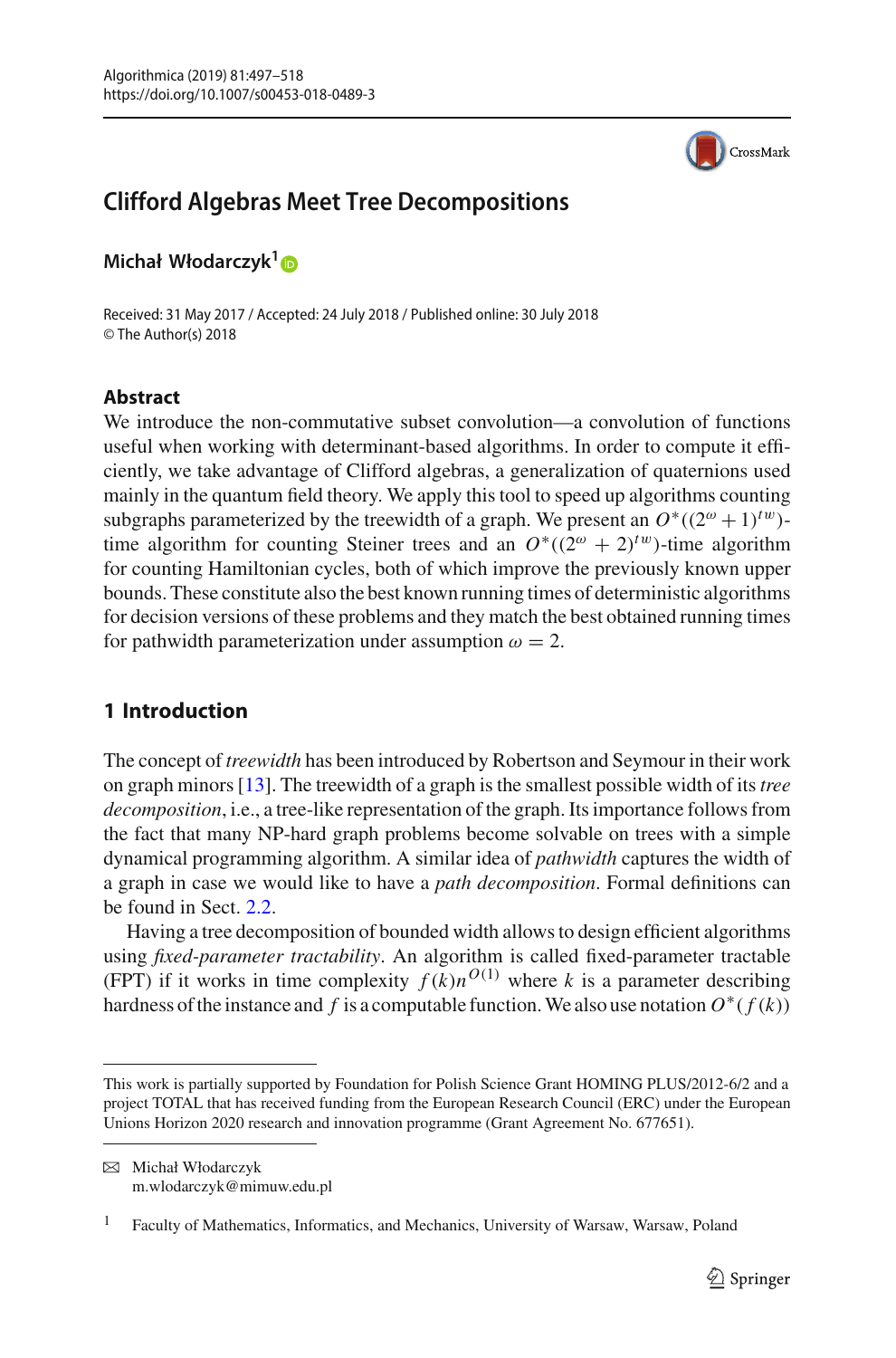that suppresses polynomial factors with respect to the input size. Problems studied in this work are parameterized by the graph's pathwidth or treewidth. To distinguish these cases we denote the parameter respectively *p*w or *t*w.

It is natural to look for a function *f* that is growing relatively slow. For problems with a local structure, like VERTEX COVER or DOMINATING SET, there are simple FPT algorithms parameterized by the size of the solution with a single exponential running time. The basic idea is to store  $c^{tw}$  states for each node of the decomposition and take advantage of the Fast Subset Convolution (FSC) algorithm [\[2](#page-20-0)] to perform the *join* operation in time  $O<sup>*</sup>(c<sup>tw</sup>)$ . As a result, time complexities for pathwidth and treewidth parameterizations remain the same. The Fast Subset Convolution has proven useful in many other problems, e.g., Chromatic Number, and enriched the basic toolbox used for exponential and parameterized algorithms.

Problems with connectivity conditions, like STEINER TREE or HAMILTONIAN CYCLE, were conjectured to require time  $2^{\Omega(tw \log tw)}$  until the breakthrough work of Cygan et al. [\[8\]](#page-21-1). They introduced the randomized technique CUT & COUNT working in single exponential time. The obtained running times were respectively  $O<sup>*</sup>(3<sup>tw</sup>)$ and  $O^*(4^{tw})$ . Afterwards, a faster randomized algorithm for HAMILTONIAN CYCLE parameterized by the pathwidth was presented with running time  $O^*((2 + \sqrt{2})^{pw})$ [\[7](#page-21-2)]. This upper bound as well as  $O^*(3^{pw})$  for STEINER TREE are tight modulo subexponential factors under the assumption of *Strong Exponential Time Hypothesis* [\[7](#page-21-2)[,8](#page-21-1)].

The question about the existence of single exponential deterministic methods was answered positively by Bodlaender et al.  $[4]$ . However, in contrast to the Cut & Count technique, a large gap has emerged between the running times for pathwidth and treewidth parameterizations—the running times were respectively  $O<sup>*</sup>(5<sup>pw</sup>)$ ,  $O^*(10^{tw})$  for STEINER TREE and  $O^*(6^{pw})$ ,  $O^*(15^{tw})$  for HAMILTONIAN CYCLE. This could be explained by a lack of efficient algorithms to perform the *join* operation, necessary only for tree decompositions. Some efforts have been made to reduce this gap and the deterministic running time for STEINER TREE has been improved to  $O^*(2^{\omega-1} \cdot 3 + 1)^{tw}$  [\[9](#page-21-4)].

The algorithms proposed in [\[4\]](#page-21-3) also count the number of Steiner trees or Hamiltonian cycles in a graph by expressing the value in question as a sum of squared determinants of a particular family of submatrices of the graph incidence matrix. Very recently, Curticapean et al. [\[6\]](#page-21-5) pointed out limitations of this technique even with respect to pathwidth parameterization. Namely, they proved that an algorithm counting Hamiltonian cycles in time  $O^*((6-\epsilon)^{pw})$  would contradict the Strong Exponential Time Hypothesis.

#### **1.1 Our Contribution**

The main contribution of this work is creating a link between Clifford algebras, objects not being used in algorithmics to the best of our knowledge, and fixed-parameter tractability. As the natural dynamic programming approach on tree decompositions uses the Fast Subset Convolution to perform efficiently the *join* operation, there was no such a tool for algorithms based on the determinant approach.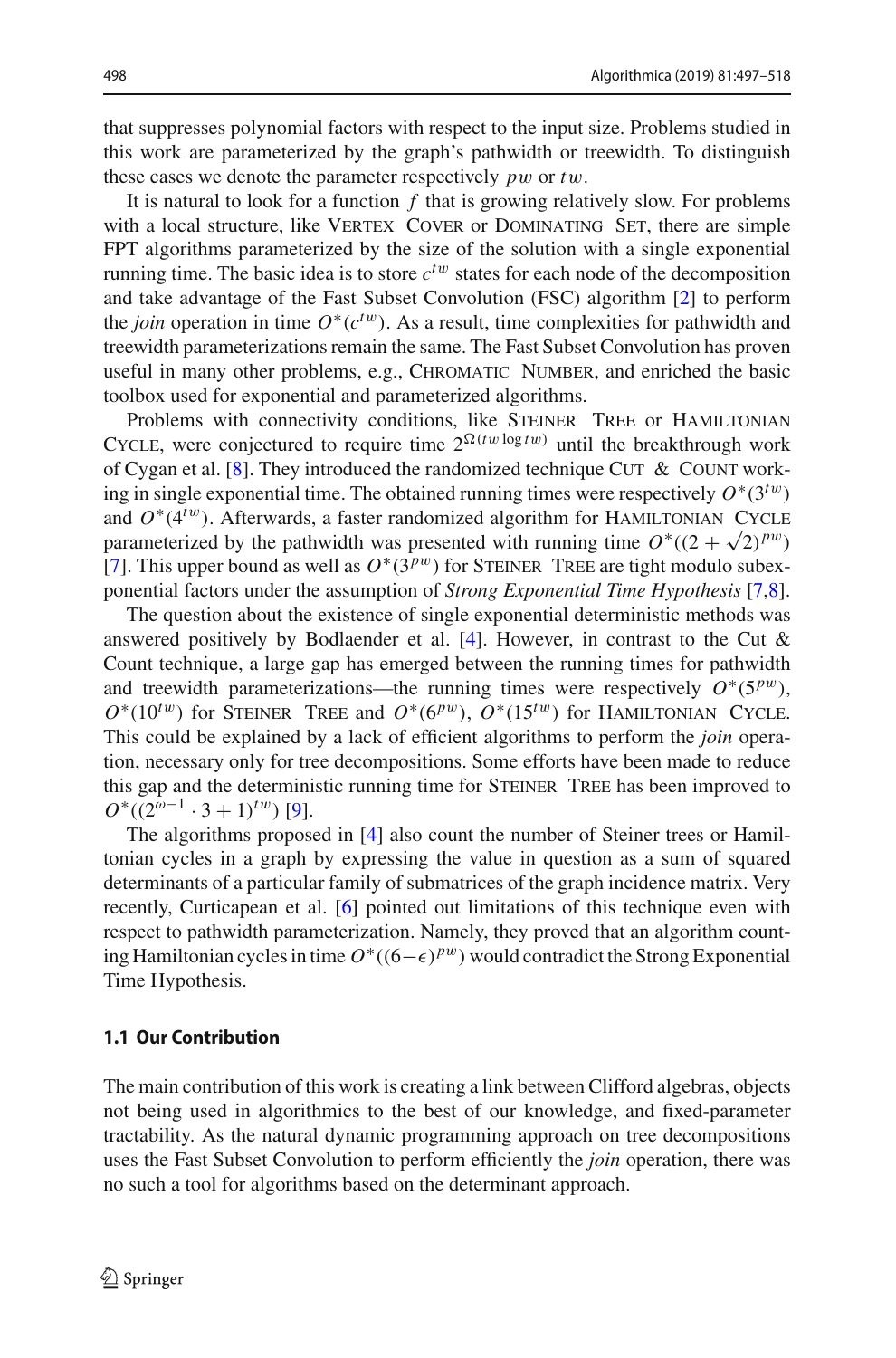Our first observation is that the FSC technique can be regarded as an isomorphism theorem for some associative algebras. To put it briefly, a Fourier-like transform is being performed in the FSC to bring computations to a simpler algebra. Interestingly, this kind of transform is just a special case of the Artin–Wedderburn theorem [\[1](#page-20-1)], which seemingly is not widely reported in computer science articles. The theorem provides

a classification of a large class of associative algebras, not necessarily commutative (more in "Appendix [A"](#page-0-0)). We use this theory to introduce the Non-commutative Subset Convolution (NSC) and speed up multiplication operations in an algebra induced by the *join* operation in determinant-based dynamic programming on tree decomposition. An important building block is a fast Fourier-like transform for a closely related algebra [\[11](#page-21-6)]. We hope our work will encourage researchers to investigate further algorithmic applications of the Artin–Wedderburn theorem.

#### **1.2 Our Results**

We apply our algebraic technique to the determinant approach introduced by Bod-laender et al. [\[4](#page-21-3)]. For path decomposition, they gave an  $O<sup>*</sup>(5<sup>pw</sup>)$ -time algorithm for counting Steiner trees and an  $O<sup>*</sup>(6<sup>pw</sup>)$ -time algorithm for counting Hamiltonian cycles. The running times for tree decomposition were respectively  $O^*(10^{tw})$  and *O*∗(15*<sup>t</sup>*w). These gaps can be explained by the appearance of the *join* operation in tree decompositions which could not be handled efficiently so far.

By performing NSC in time complexity  $O^*(2^{\frac{\omega n}{2}})$  we partially solve an open problem stated by the FPT community.<sup>1</sup> Our further results may be considered similar to those closing the gap between time complexities for pathwidth and treewidth parameterizations for Dominating Set by switching between representations of states in dynamic programming [\[14](#page-21-7)]. We improve the running times to  $O^*((2^{\omega} + 1)^{tw})$ for counting Steiner trees and  $O^*(2^{\omega} + 2)^{tw}$  for counting Hamiltonian cycles, where  $\omega$  denotes the matrix multiplication exponent (currently it is established that  $\omega$  < 2.373 [\[15\]](#page-21-8)). These are not only the fastest known algorithms for counting these objects, but also the fastest known deterministic algorithms for the decision versions of these problems.

Observe that the running times for pathwidth and treewidth parameterizations match under the assumption  $\omega = 2$ . Though we do not hope for settling the actual value of  $\omega$ , this indicates there is no further space for significant improvement unless pure combinatorial algorithms (i.e., not based on matrix multiplication) are invented or the running time for pathwidth parameterization is improved.

#### **1.3 Organization of the Paper**

Section [3](#page-5-0) provides a brief introduction to Clifford algebras. The bigger picture of the employed algebraic theory can be found in "Appendix [A"](#page-0-0). In Sect. [4](#page-6-0) we define the NSC and design efficient algorithms for variants of the NSC employing the algebraic tools. Sections [5](#page-8-0) and [6](#page-10-0) present how to apply the NSC in counting algorithms for

<span id="page-2-0"></span><sup>1</sup> It can be found on the list of open problems from 2014 FPT school [\(http://fptschool.mimuw.edu.pl/opl.](http://fptschool.mimuw.edu.pl/opl.pdf) [pdf\)](http://fptschool.mimuw.edu.pl/opl.pdf) stated as *different convolution*.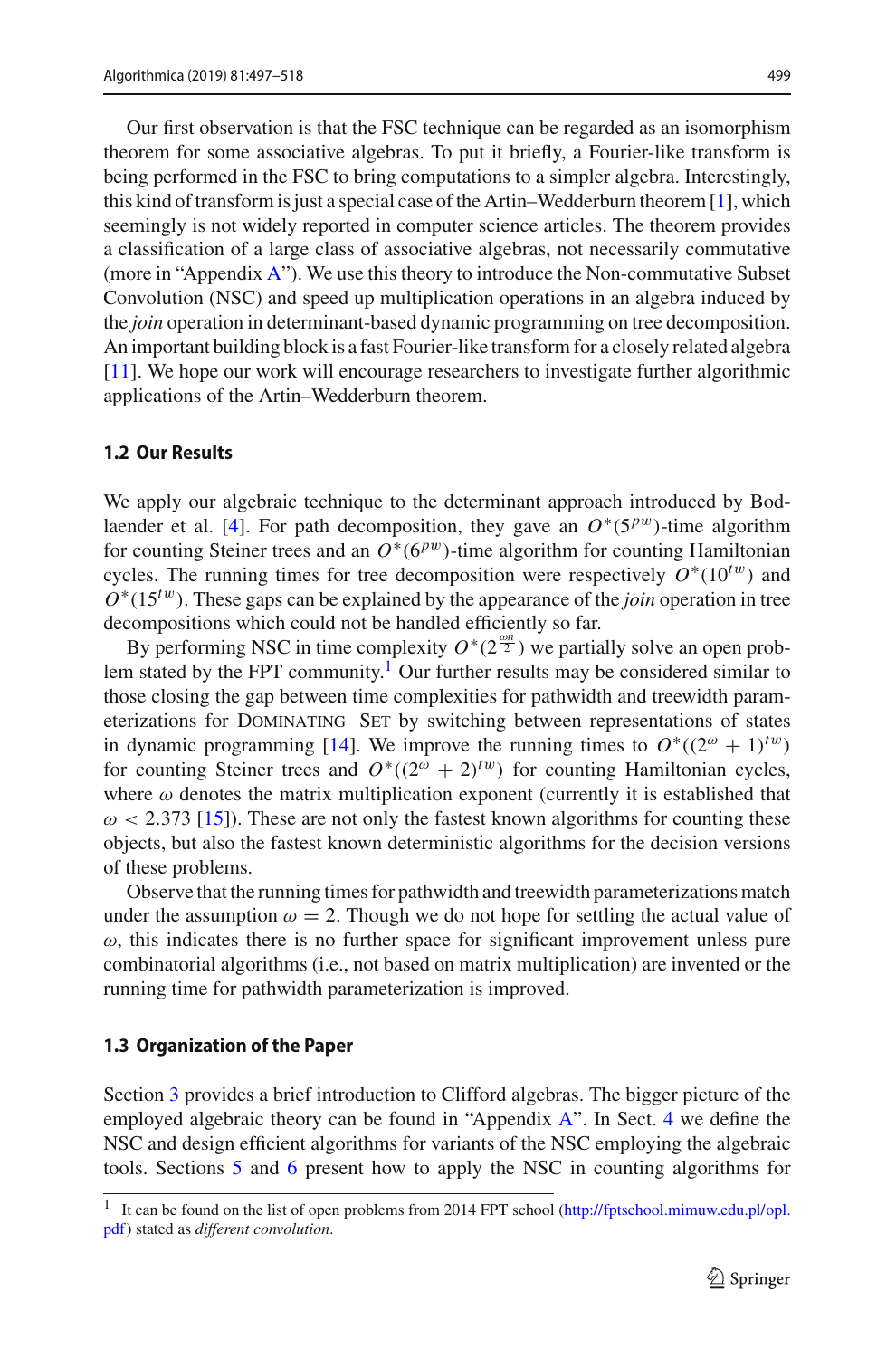STEINER TREE and HAMILTONIAN CYCLE. They contain main ideas improving the running times, however in order to understand the algorithms completely one should start from Sect. 4 (*Determinant approach*) in [\[4](#page-21-3)]. The algorithm for HAMILTONIAN Cycle is definitely more complex and its details, formulated as two isomorphism theorems, are placed in "Appendix  $\mathbb{C}$ ".

## <span id="page-3-1"></span>**2 Preliminaries**

We will start with notation conventions.

- 1.  $A \oplus B = C$  stands for  $(A \cup B = C) \wedge (A \cap B = \emptyset)$ .
- 2.  $A \triangle B = (A \setminus B) \cup (B \setminus A).$
- 3. [ $\alpha$ ] equals 1 if condition  $\alpha$  holds and 0 otherwise.
- 4. For permutation *f* of a linearly ordered set *U*

$$
sgn(f) = (-1)^{|\{(a,b)\in U\times U\wedge af(b)\}|}.
$$

5. For *A*, *B* being subsets of a linearly ordered set

<span id="page-3-4"></span><span id="page-3-0"></span>
$$
I_{A,B} = (-1)^{\left|\{(a,b)\in A\times B \land a>b\}\right|}.\tag{1}
$$

Let us note two simple properties of *I*.

**Observation 1** *For disjoint A*, *B*

$$
I_{A,B}I_{B,A}=(-1)^{|A||B|}.
$$

<span id="page-3-2"></span>**Observation 2** *For*  $A \cap B = \emptyset$  *and*  $C \cap D = \emptyset$ 

$$
I_{A\cup B,C\cup D}=I_{A,C}I_{A,D}I_{B,C}I_{B,D}.
$$

#### **2.1 Fast Subset Convolution**

Let us consider a universe *U* of size *n* and functions  $f, g: 2^U \longrightarrow \mathbb{Z}$ .

**Definition 1** The Möbius transform of  $f$  is function  $\hat{f}$  defined as

$$
\hat{f}(X) = \sum_{A \subseteq X} f(A).
$$

**Definition 2** Let *f* ∗ *g* denote a *subset convolution* of *f* , *g* defined as

$$
(f * g)(X) = \sum_{A \uplus B = X} f(A)g(B).
$$

<span id="page-3-3"></span>**Theorem 3** (Björklund et al. [\[2](#page-20-0)]) *The Möbius transform, its inverse, and the subset convolution can be computed in time*  $O^*(2^n)$ *.*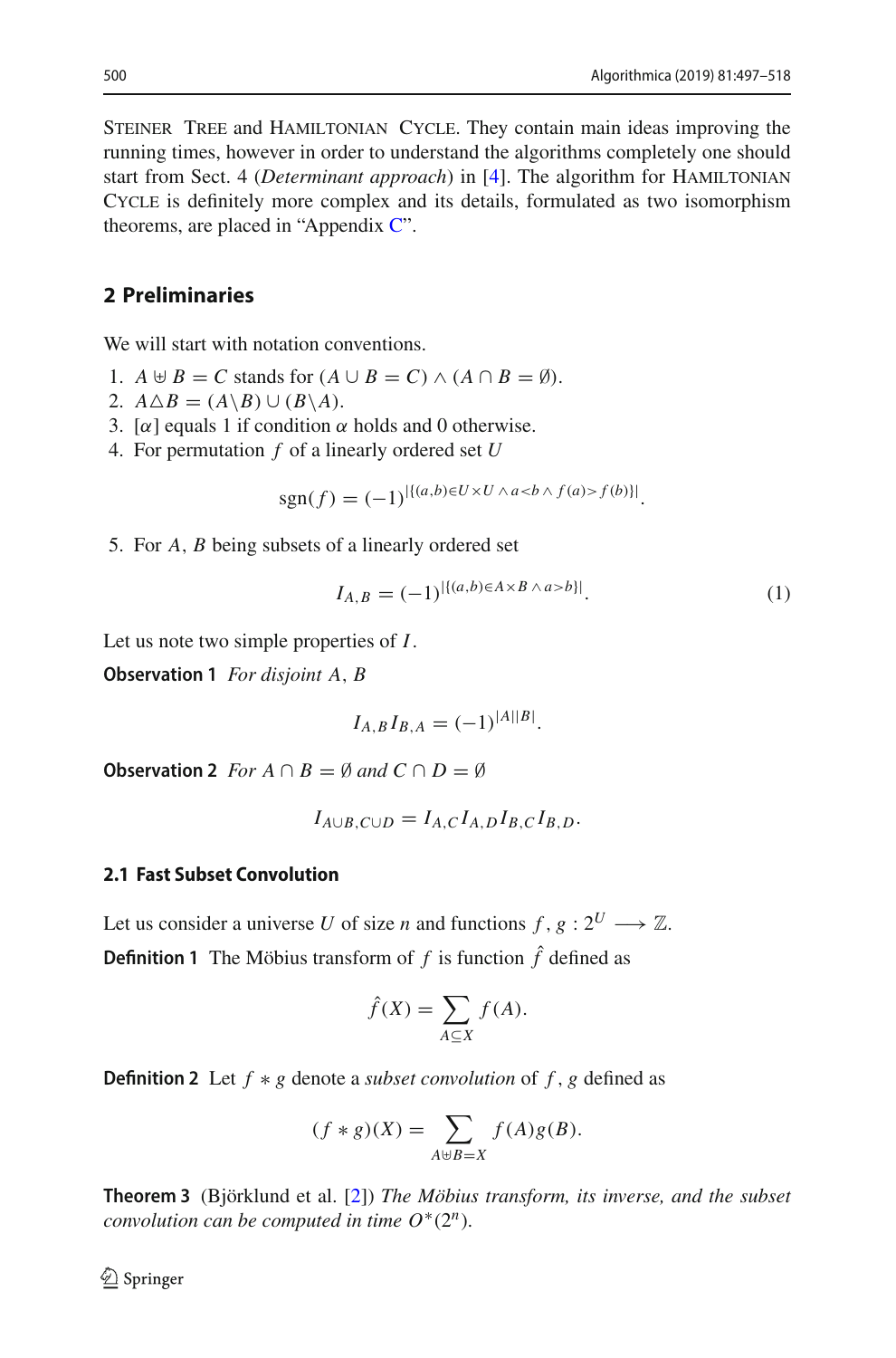#### <span id="page-4-0"></span>**2.2 Pathwidth and Treewidth**

**Definition 3** A *tree (path) decomposition* of a graph *G* is a tree  $\mathbb{T}$  (path  $\mathbb{P}$ ) in which each node x is assigned a bag  $B_r \subseteq V(G)$  such that

- 1. for every edge  $uv \in E(G)$  there is a bag  $B_x$  containing *u* and *v*,
- 2. for every vertex v the set  $\{x \mid v \in B_x\}$  forms a non-empty subtree (subpath) in the decomposition.

The width of the decomposition is defined as max<sub>x</sub>  $|B_x| - 1$  and the treewidth (pathwidth) of *G* is a minimum width over all possible tree (path) decompositions.

If a graph admits a tree decomposition of width *t* then it can be found in time  $n \cdot 2^{O(t^3)}$  [\[3\]](#page-21-9) and a decomposition of width at most  $4t + 1$  can be constructed in time  $poly(n) \cdot 2^{O(t)}$  [\[10](#page-21-10)]. We will assume that a decomposition of the appropriate type and width is given as a part of the input.

**Definition 4** A *nice tree (path) decomposition* is a decomposition with one special node *r* called the root and in which each bag is one of the following types:

- 1. *Leaf bag* a leaf x with  $B_x = \emptyset$ ,
- 2. *Introduce vertex* v *bag* a node x having one child y for which  $B_x = B_y \oplus \{v\}$ ,
- 3. *Forget vertex* v *bag* a node x having one child y for which  $B_y = B_x \oplus \{v\}$ ,
- 4. *Introduce edge uv bag* a node *x* having one child *y* for which  $u, v \in B_x = B_y$ ,
- 5. *Join bag* (only in tree decomposition) a node *x* having two children *y*,*z* with condition  $B_x = B_y = B_z$ .

We require that every edge from  $E(G)$  is introduced exactly once and  $B_r$  is an empty bag. For each *x* we define  $V_x$  and  $E_x$  to be sets of respectively vertices and edges introduced in the subtree of the decomposition rooted at *x*.

Given a tree (path) decomposition we can find a nice decomposition of the same width in time  $n \cdot tw^{O(1)}$  [\[8](#page-21-1)[,10\]](#page-21-10) and we will work only with these. When analyzing running time of algorithms working on tree decompositions we will estimate the bag sizes from the above assuming  $|B_x| = tw$ .

#### **2.3 Problems Definitions**

Steiner Tree **Input:** graph *G*, set of terminals  $K \subseteq V(G)$ , integer *k* **Decide:** whether there is a subtree of *G* with at most *k* edges connecting all vertices from *K*

Hamiltonian Cycle

**Input:** graph *G*

**Decide:** whether there is a cycle going through every vertex of *G* exactly once

In the counting variants of problems we ask for a number of structures satisfying the given conditions. This setting is at least as hard as the decision variant.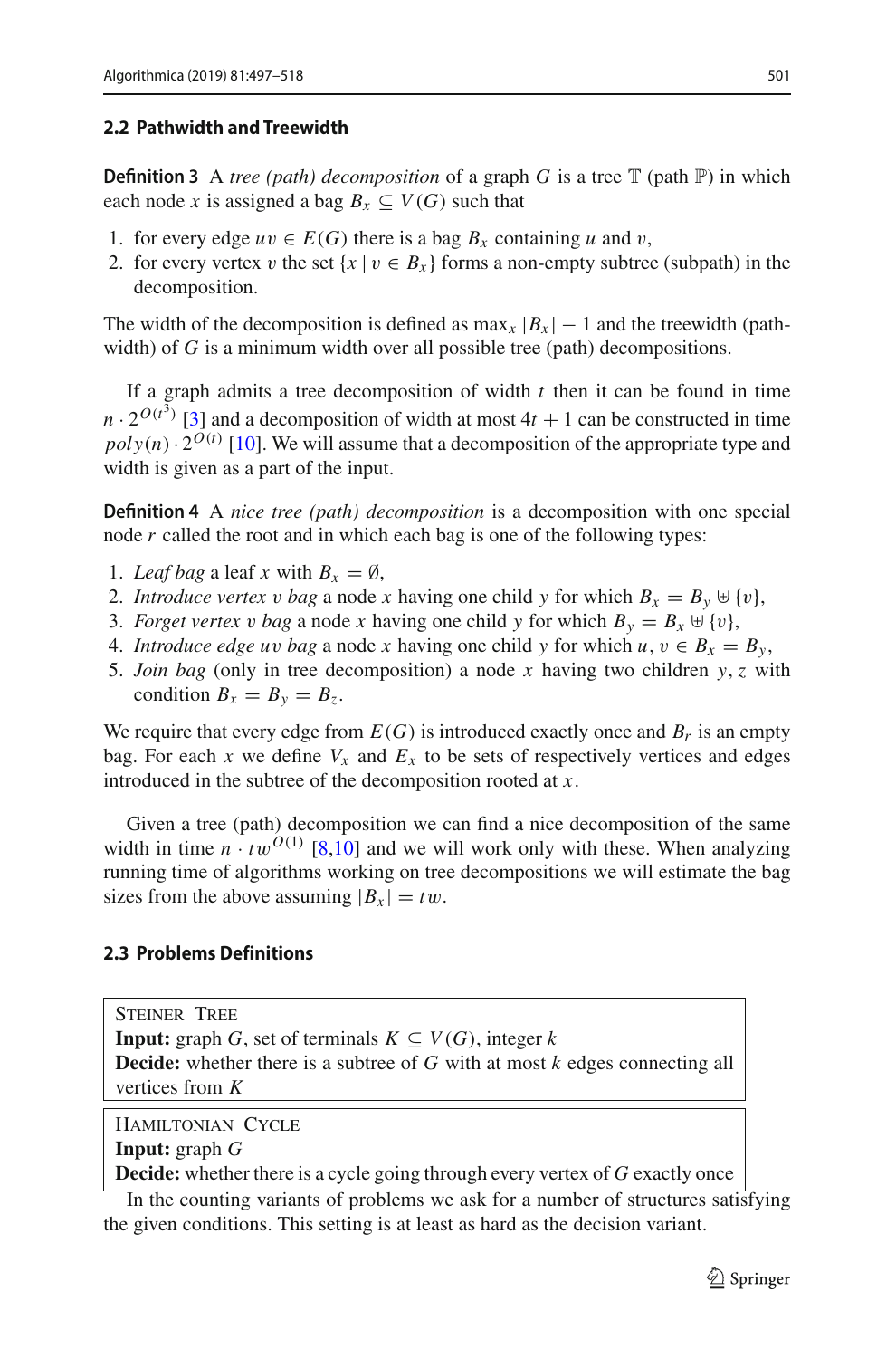### <span id="page-5-0"></span>**3 Clifford Algebras**

Some terms used in this section originate from the advanced algebra. For better understanding we suggest reading "Appendix [A"](#page-0-0).

**Definition 5** The Clifford algebra  $Cl_{p,q}(R)$  is a  $2^{p+q}$ -dimensional associative algebra over a ring *R*. It is generated by  $x_1, x_2, \ldots, x_{p+q}$ .

These are rules of multiplication of generators:

- 1. *e* is a neutral element of multiplication,
- 2.  $x_i^2 = e$  for  $i = 1, 2, ..., p$ ,
- 3.  $x_i^2 = -e$  for  $i = p + 1, p + 2, \ldots, p + q$ ,
- 4.  $x_i x_j = -x_j x_i$  if  $i \neq j$ .

All products (with respect to the ordering of elements) of  $2^{p+q}$  sets of generators form a linear basis of  $Cl_{p,q}(R)$  and *e* is treated as a product of an empty set. We provide a standard addition and we extend multiplication for all elements in an associative way.

We will be mostly interested in  $Cl_{n,0}(\mathbb{Z})^2$  $Cl_{n,0}(\mathbb{Z})^2$  and its natural embedding into  $Cl_{n,0}(\mathbb{R})$ . As  $q = 0$ , we can neglect condition 3 when analyzing these algebras.

For  $A = \{a_1, a_2, ..., a_k\} \subseteq [1 \dots n]$  where  $a_1 < a_2 < ... < a_k$  let  $x_A =$  $x_{a_1} x_{a_2} \ldots x_{a_k}$ . Each element of  $Cl_{n,0}(\mathbb{R})$  can be represented as  $\sum_{A \subseteq [1...n]} a_A x_A$ , where *aA* are real coefficients. Using condition 4 we can deduce a general formula for multiplication in  $Cl_{n,0}(\mathbb{R})$ :

<span id="page-5-2"></span>
$$
\left(\sum_{A \subseteq [1...n]} a_A x_A \right) \left(\sum_{B \subseteq [1...n]} b_B x_B \right) = \sum_{C \subseteq [1...n]} \left(\sum_{A \triangle B = C} a_A b_B I_{A,B} \right) x_C \quad (2)
$$

where the meaning of  $I_{A,B}$  is explained in [\(1\)](#page-3-0).

Since the Clifford algebra over  $\mathbb R$  is semisimple, it is isomorphic to a product of matrix algebras by the Artin–Wedderburn theorem (see Theorem [11\)](#page-14-0). However, it is more convenient to first embed  $Cl_{n,0}(\mathbb{R})$  in a different Clifford algebra that is isomorphic to a single matrix algebra. As a result, we obtain a monomorphism  $\phi$ :  $Cl_{n,0}(\mathbb{R}) \longrightarrow \mathbb{M}_{2^m}(\mathbb{R})$  (see Definition [10\)](#page-13-0) where  $m = \frac{n}{2} + O(1)$  and the following diagram commutes (∗ stands for multiplication).

<span id="page-5-3"></span>
$$
Cl_{n,0}(\mathbb{R}) \xrightarrow{\phi} \mathbb{M}_{2^m}(\mathbb{R})
$$
  
\n
$$
\downarrow * \qquad \qquad \downarrow * \qquad \qquad (3)
$$
  
\n
$$
Cl_{n,0}(\mathbb{R}) \xrightarrow{\phi} \mathbb{M}_{2^m}(\mathbb{R})
$$

Thus, we can perform multiplication in the structure that is more convenient for us. For  $a, b \in Cl_{n,0}(\mathbb{Z})$  we can treat them as elements of  $Cl_{n,0}(\mathbb{R})$ , find matrices  $\phi(a)$ and  $\phi(b)$ , multiply them efficiently, and then invert the  $\phi$  transform. The result always exists and belongs to  $Cl_{n,0}(\mathbb{Z})$  because  $Cl_{n,0}(\mathbb{Z})$  is closed under multiplication. The

<span id="page-5-1"></span><sup>&</sup>lt;sup>2</sup> Clifford algebras with  $q = 0$  appear also in geometric literature as *exterior algebras*.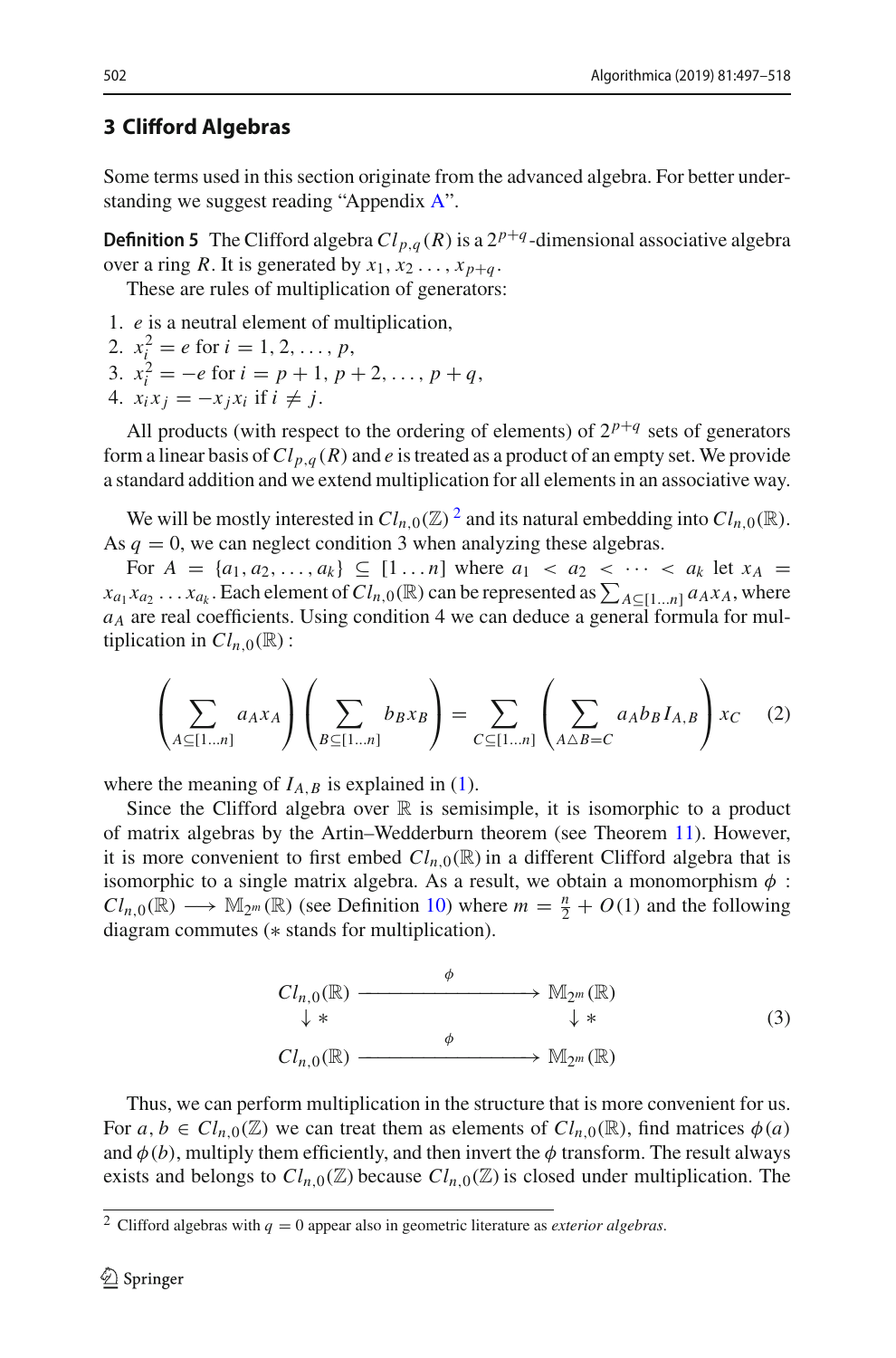monomorphism  $\phi: Cl_{n,0}(\mathbb{R}) \longrightarrow M_{2^m}(\mathbb{R})$  can be performed and inverted (within the image) in  $O^*(2^n)$  time [\[11](#page-21-6)]. However, the algorithm in [11] is analyzed in the infinite precision model. For the sake of completeness, we revisit this construction and prove the following theorem in "Appendix [B"](#page-3-1).

**Theorem 4** *The multiplication in*  $Cl_{n,0}(\mathbb{Z})$ *, with coefficients having poly(n) number of bits, can be performed in time*  $O^*(2^{\frac{\omega n}{2}})$ *.* 

In order to unify the notation we will represent each element of  $Cl_{n,0}(\mathbb{Z})$ , that is  $\sum_{A \subseteq [1...n]} a_A x_A$ , as a function  $f : 2^{[1...n]} \longrightarrow \mathbb{Z}$ ,  $f(A) = a_A$ . We introduce  $\diamondsuit$ convolution as an equivalence of multiplication in  $Cl_{n,0}(\mathbb{Z})$ . The equation [\(2\)](#page-5-2) can be now rewritten in a more compact form

<span id="page-6-2"></span><span id="page-6-1"></span>
$$
(f \diamond_S g)(X) = \sum_{A \triangle B = X} f(A)g(B)I_{A,B}.
$$
 (4)

## <span id="page-6-0"></span>**4 Non-commutative Subset Convolution**

We consider a linearly ordered universe *U* of size *n* and functions  $f, g: 2^U \longrightarrow \mathbb{Z}$ .

**Definition 6** Let  $f \diamond g$  denote *Non-commutative Subset Convolution* (NSC) of functions *f* , *g* defined as

$$
(f \diamond g)(X) = \sum_{A \uplus B = X} f(A)g(B)I_{A,B}.
$$

<span id="page-6-3"></span>**Theorem 5** *NSC on an n-element universe can be performed in time*  $O^*(2^{\frac{\omega n}{2}})$ *.* 

*Proof* Observe that condition  $A \oplus B = X$  is equivalent to  $A \triangle B = X \wedge |A| + |B| = |X|$ so

$$
(f \diamond g)(X) = \sum_{\substack{i+j=|X| \\ i,j \ge 0}} \sum_{A \triangle B = X} f(A) \Big[ |A| = i \Big] g(B) \Big[ |B| = j \Big] I_{A,B}.
$$

Alternatively, we can write

$$
(f \diamond g)(X) = \sum_{\substack{i+j=|X| \\ i,j \ge 0}} (f_i \diamond_S g_j)(X),
$$

where  $f_i(X) = f(X) \mid |X| = i$  and likewise for *g*. The  $\diamond_S$  convolution, introduced in [\(4\)](#page-6-1), is equivalent to multiplication in  $Cl_{n,0}(\mathbb{R})$ . This means we reduced NSC to  $O(n^2)$  multiplications in  $Cl_{n,0}(\mathbb{R})$  which could be performed in time  $O^*(2^{\frac{\omega n}{2}})$  according to Theorem [4.](#page-6-2)

<span id="page-6-4"></span>*Remark 1* The technique of grouping the sizes of sets with polynomial burden in the running time will turn useful in further proofs. We will call it size-grouping.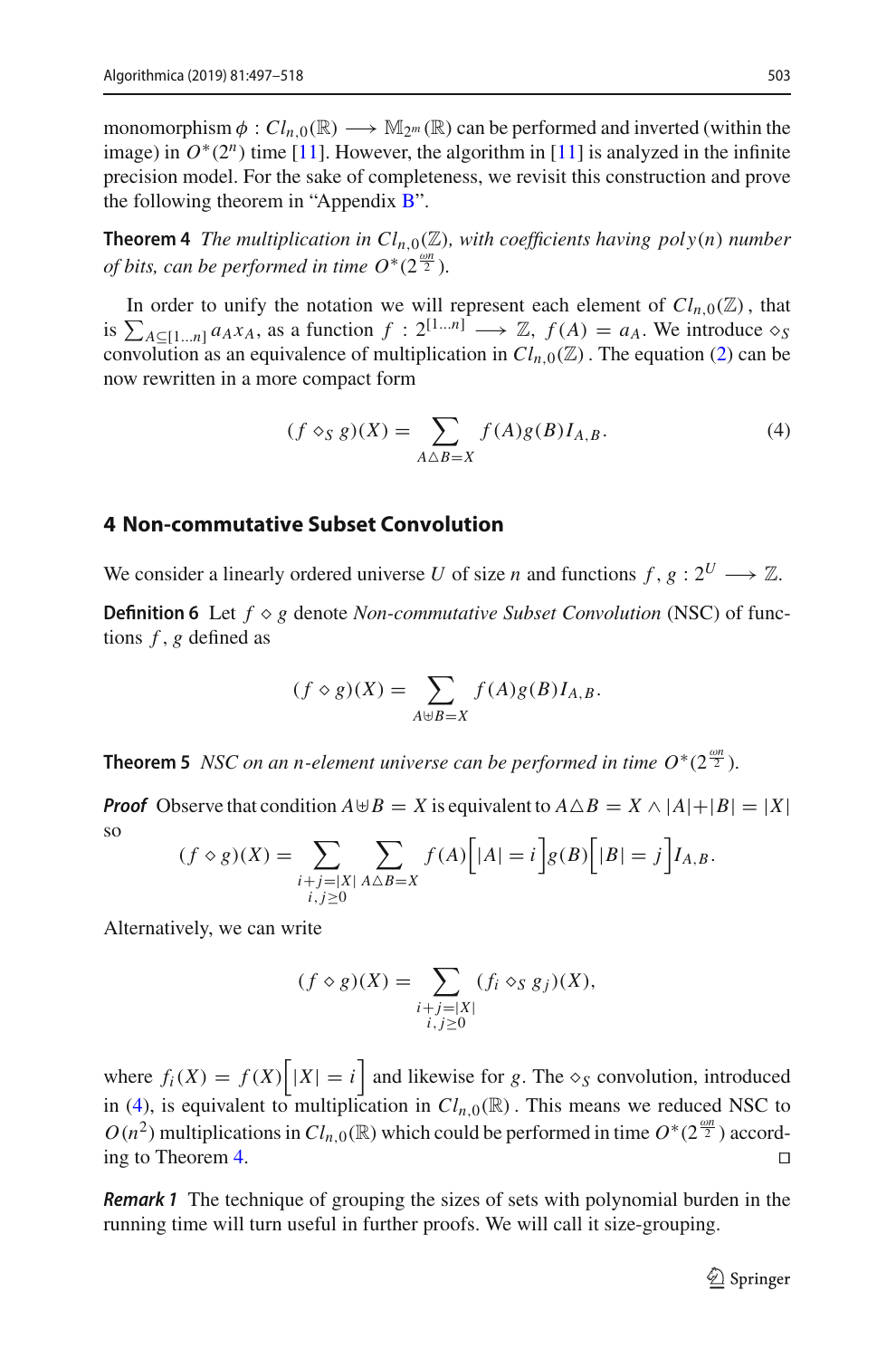In our applications we will need to compute a slightly more complex convolution.

**Definition 7** When *f*, *g* are of type  $2^U \times 2^U \longrightarrow \mathbb{Z}$  we can define  $f \diamond_2 g$  (NSC2) as follows

$$
(f \diamond_2 g)(X, Y) = \sum_{\substack{X_1 \uplus X_2 = X \\ Y_1 \uplus Y_2 = Y}} f(X_1, Y_1) g(X_2, Y_2) I_{X_1, X_2} I_{Y_1, Y_2}.
$$

<span id="page-7-0"></span>**Theorem 6** *NSC2 on an n-element universe can be performed in time*  $O^*(2^{\omega n})$ *.* 

*Proof* Let us introduce a new universe  $U' = U_X \cup U_Y$  of size 2*n* consisting of two copies of *U* with an order so each element of  $U<sub>Y</sub>$  is greater than any element of *U<sub>X</sub>*. To underline that *X* ⊆ *U<sub>X</sub>*, *Y* ⊆ *U<sub>Y</sub>* we will use  $\forall$  notation when summing subsets of  $U_X$  and  $U_Y$ . In order to reduce NSC2 to NSC on the universe  $U'$  we need to replace factor  $I_{X_1, X_2}I_{Y_1, Y_2}$  with  $I_{X_1 \uplus Y_1, X_2 \uplus Y_2}$ . The latter term can be expressed as  $I_{X_1,X_2}I_{Y_1,Y_2}I_{X_1,Y_2}I_{Y_1,X_2}$  due to Observation [2.](#page-3-2) As all elements from  $X_i \subseteq U_X$ compare less to elements from  $Y_i \subseteq U_Y$  then  $I_{X_1, Y_2} = 1$  and  $I_{Y_1, X_2}$  depends only on the sizes of  $Y_1$  and  $X_2$ . To summarize,

$$
I_{X_1, X_2} I_{Y_1, Y_2} = I_{X_1 \oplus Y_1, X_2 \oplus Y_2}(-1)^{|Y_1||X_2|}.
$$

To deal with factor  $(-1)^{|Y_1||X_2|}$  we have to split the convolution into 4 parts for different parities of  $|Y_1|$  and  $|X_2|$ . We define functions  $f'$ ,  $f'_0$ ,  $f'_1$ ,  $g'$ ,  $g'_0$ ,  $g'_1$  :  $2^{U'} \longrightarrow \mathbb{Z}$  as

$$
f'(X \oplus Y) = f(X, Y),
$$
  
\n
$$
f'_0(X \oplus Y) = f(X, Y) [ |Y| \equiv 0 \mod 2],
$$
  
\n
$$
f'_1(X \oplus Y) = f(X, Y) [ |Y| \equiv 1 \mod 2],
$$
  
\n
$$
g'(X \oplus Y) = g(X, Y),
$$
  
\n
$$
g'_0(X \oplus Y) = g(X, Y) [ |X| \equiv 0 \mod 2],
$$
  
\n
$$
g'_1(X \oplus Y) = g(X, Y) [ |X| \equiv 1 \mod 2].
$$

Now we can reduce NSC2 to 4 simpler convolutions.

$$
(f \diamond_2 g)(X, Y) = \sum_{\substack{X_1 \uplus X_2 = X \\ Y_1 \uplus Y_2 = Y}} f'(X_1 \uplus Y_1) g'(X_2 \uplus Y_2) I_{X_1 \uplus Y_1, Y_2 \uplus X_2}(-1)^{|Y_1||X_2|} =
$$
  
=  $(f'_0 \diamond g'_0)(X \uplus Y) + (f'_0 \diamond g'_1)(X \uplus Y) + (f'_1 \diamond g'_0)(X \uplus Y) - (f'_1 \diamond g'_1)(X \uplus Y)$ 

We have shown that computing NSC2 is as easy as NSC on a universe of size twice the original universe size. Using Theorem [5](#page-6-3) directly gives us the desired complexity.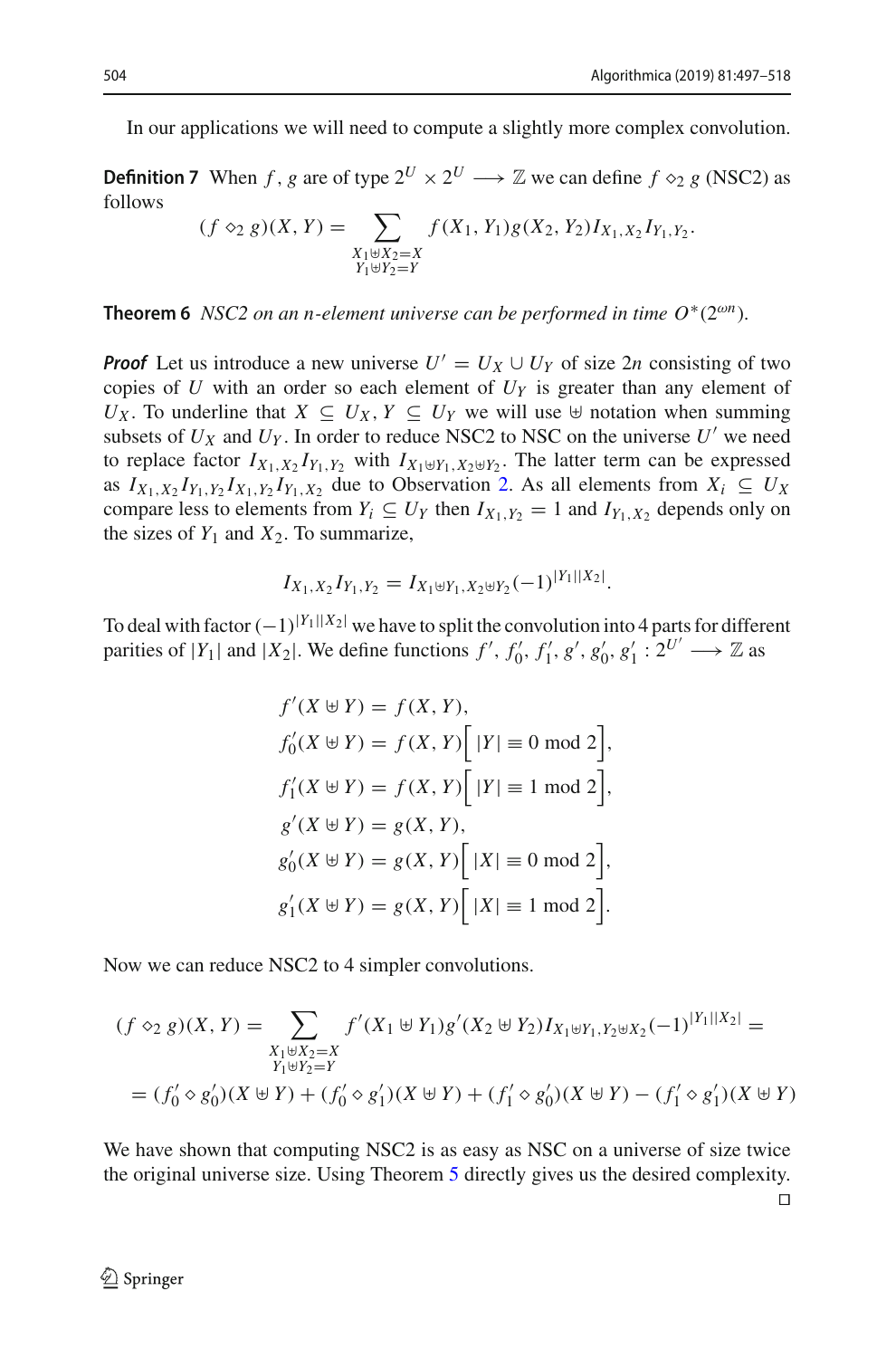#### <span id="page-8-0"></span>**5 Counting Steiner Trees**

<span id="page-8-1"></span>We will revisit the theorem stated in the aforementioned work.

**Theorem 7** (Bodlaender et al. [\[4](#page-21-3)]) *There exist algorithms that given a graph G count the number of Steiner trees of size i for each*  $1 \le i \le n - 1$  *in*  $O^*(5^{pw})$  *time if a path decomposition of width p*w *is given, and in O*∗(10*<sup>t</sup>*w) *time if a tree decomposition of width t*w *is given.*

Both algorithms use dynamic programming over tree or path decompositions. We consider vertices in a particular decomposition-based order and fix vertex  $v_1 \in K$ , where *K* is the set of terminals. Let  $A = (a_{v,e})_{v \in V, e \in E}$  be the incidence matrix, i.e., for  $e = uv$ ,  $u < v$  we have  $a_{u,e} = 1$ ,  $a_{v,e} = -1$ , and  $a_{w,e} = 0$  for any other vertex w. For  $K \subseteq Y$  let  $A_{Y,X}$  be a submatrix of A with rows in  $Y \setminus \{v_1\}$  and columns in X. The value of  $|\det(A_{Y,X})|$  turns out to be 1 if the subgraph  $G(X, Y)$  forms a tree and 0 otherwise. The main idea of the algorithm is to express the number of Steiner trees for terminal set *K* with exactly *i* edges as

<span id="page-8-3"></span>
$$
\sum_{K \subseteq Y \subseteq V, |Y|=i-1, E \subseteq E(Y,Y), |X|=|Y|-1} \det(A_{Y,X})^2.
$$

We consider partial sums representing summands belonging to the subtree of a decomposition node *x*. We exploit the permutation formula for determinant and introduce functions  $s_1$ ,  $s_2$  to control the image of permutations (there are two permutations in each summand since we expand a square of determinant) within the bag  $B_x$ . We also introduce function  $s_Y$  indicating which vertices belong to  $Y \cap B_x$ . For node x of the decomposition we define function  $A_x$  with arguments  $0 \le i \le n-1$ ,  $s_y$ ,  $s_1$ ,  $s_2 \in$  $\{0, 1\}^{B_x}$  as

$$
\sum_{\substack{Y \subseteq V_x \\ |Y| = i}} \sum_{\substack{X \subseteq E(Y,Y) \cap E_x \\ (K \cap V_x) \subseteq Y \\ Y \cap B_x = s_Y^{-1}(1)}} \sum_{\substack{X \subseteq E(Y,Y) \cap E_x \\ f_1: X \xrightarrow{1-\frac{1}{2}} Y \setminus \{v_1\} \setminus s_1^{-1}(0)}} sgn(f_1)sgn(f_2) \prod_{e \in X} a_{f_1(e),e} a_{f_2(e),e} \quad (5)
$$

Then the number of Steiner trees with exactly *i* edges becomes  $A_r(i+1, \emptyset, \emptyset, \emptyset)$  [\[4](#page-21-3)]. As observed therein, condition  $s_Y(v) = 0$  implies that either  $s_1(v) = s_2(v) = 0$  or  $A_x(i, s_y, s_1, s_2) = 0$ . This means there are at most  $n \cdot 5^{tw}$  triples for which  $A_x$  returns a nonzero value.

For a node *x* of type *introduce vertex*, *introduce edge*, or *forget vertex*, with a child *y*, the function  $A_x$  can be computed from  $A_y$  in linear time with respect to the number of non-trivial states. This observation leads to a proof of Theorem [7](#page-8-1) for path decompositions. The only thing that is more difficult for tree decompositions is that they include also *join* nodes having two children each. Here is the recursive formula<sup>3</sup>

<span id="page-8-2"></span><sup>3</sup> As confirmed by the authors (private communication with Marek Cygan), the formula in [\[4](#page-21-3)] for the join node is missing the first argument to the  $A<sub>x</sub>$  function tracking the number of vertices of a Steiner tree, hence we present a corrected version of this formula.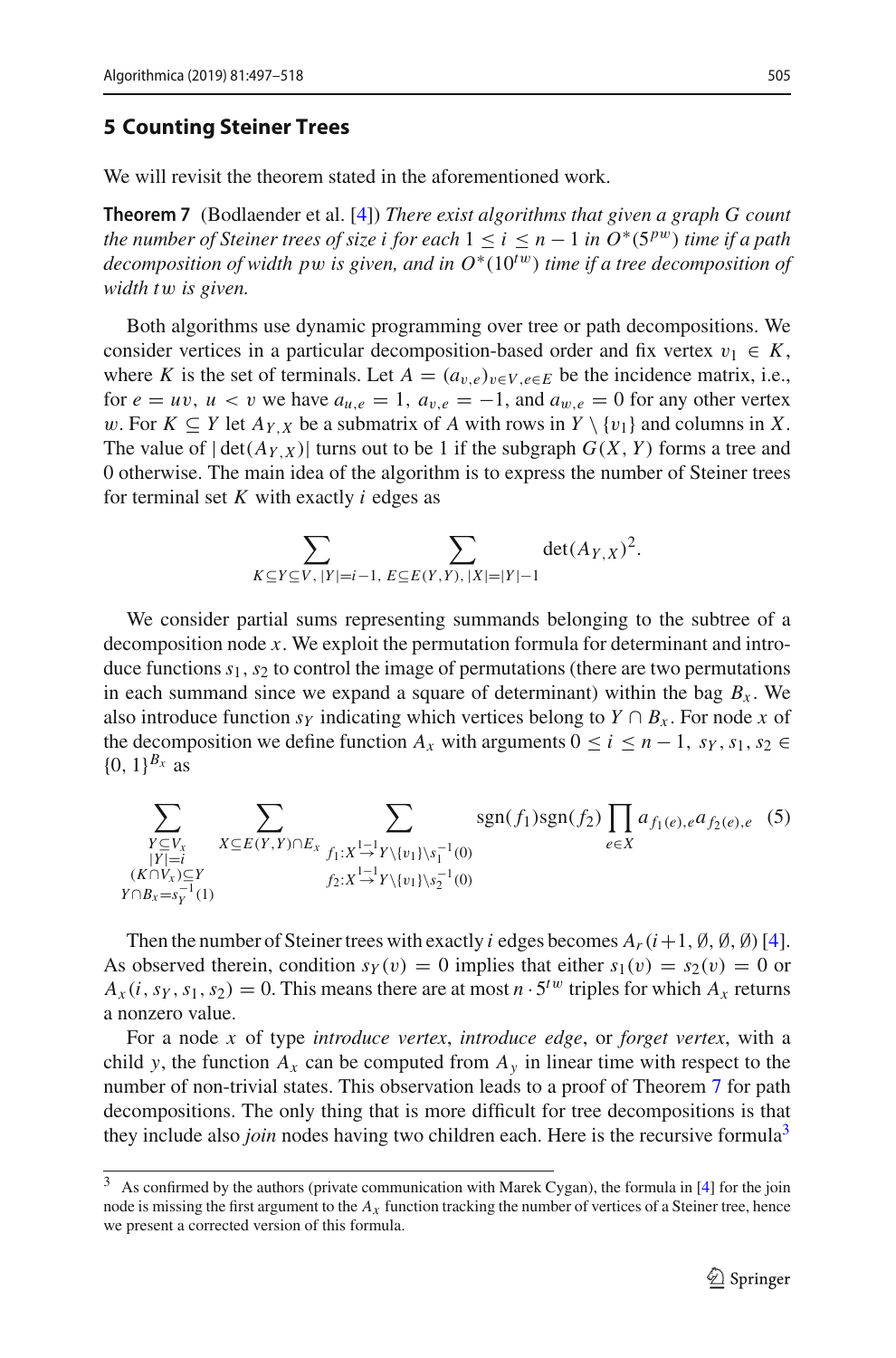for  $A_x$  for a *join* node *x* with children *y*, *z*.

<span id="page-9-0"></span>
$$
A_x(i, s_Y, s_1, s_2) = \sum_{\substack{i_y + i_z = i + |s_Y^{-1}(1)| \\ s_{1,y} + s_{1,z} = s_1 \\ s_{2,y} + s_{2,z} = s_2}} A_y(i_y, s_Y, s_{1,y}, s_{2,y}) A_z(i_z, s_Y, s_{1,z}, s_{2,z})
$$
(6)

<span id="page-9-4"></span>The next lemma, however not stated explicitly in the discussed work, follows from the proof of Theorem [7](#page-8-1) (Theorem 4.4 in [\[4](#page-21-3)]).

**Lemma 1** *Assume there is an algorithm computing all nonzero values of Ax given by [\(6\)](#page-9-0) with running time f* (*t*w)*. Then the number of Steiner trees of size i in a graph G can be counted in*  $O^*(\max(f(tw), 5^{tw}))$  *time if a tree decomposition of width tw is given.*

We will change notation for our convenience. Each function  $s_i$  will be matched with set  $s_i^{-1}(1)$ . Let us replace functions  $A_x$ ,  $A_y$ ,  $A_z$  with  $h_i$ ,  $f_i$ ,  $g_i$  having first argument fixed and operating on triples of sets. In this setting, the convolution can we written as

<span id="page-9-1"></span>
$$
h_i(A, B, C) = \sum_{\substack{i_y + i_z = i + |A| \\ B_y \uplus B_z = B \\ C_y \uplus C_z = C}} f_{i_y}(A, B_y, C_y) g_{i_z}(A, B_z, C_z) I_{B_y, B_z} I_{C_y, C_z}.
$$
 (7)

Observe that size-grouping allows us to neglect the restrictions for  $i$ ,  $i_y$ ,  $i_z$ . Hence, we can work with a simpler formula

<span id="page-9-2"></span>
$$
h(A, B, C) = \sum_{\substack{B_y \uplus B_z = B \\ C_y \uplus C_z = C}} f(A, B_y, C_y) g(A, B_z, C_z) I_{B_y, B_z} I_{C_y, C_z}.
$$
 (8)

The only triples  $(s_Y(v), s_1(v), s_2(v))$  allowed for each vertex v are  $(0, 0, 0)$ ,  $(1, 0, 0)$ ,  $(1, 0, 1)$ ,  $(1, 1, 0)$ ,  $(1, 1, 1)$ . In terms of set notation we can say that if *f* (*A*, *B*, *C*)  $\neq$  0 then *B* ∪ *C* ⊆ *A*. Let *f<sub>A</sub>* :  $2^A \times 2^A$  → Z be *f* with the first set fixed, i.e.,  $f_A(B, C) = f(A, B, C)$ .

<span id="page-9-3"></span>**Lemma 2** *For fixed A all values h*(*A*, *B*, *C*) *can be computed in time*  $O^*(2^{\omega|A|})$ *.* 

*Proof* We want to compute

$$
h_A(B, C) = \sum_{\substack{B_y \uplus B_z = B \\ C_y \uplus C_z = C}} f_A(B_y, C_y) g_A(B_z, C_z) I_{B_y, B_z} I_{C_y, C_z} = (f_A \otimes_2 g_A)(B, C),
$$

what can be done in time  $O^*(2^{\omega|A|})$  according to Theorem [6.](#page-7-0)

<span id="page-9-5"></span>**Lemma 3** *The convolution [\(7\)](#page-9-1) can be performed in time*  $O^*((2^{\omega} + 1)^{tw})$ *.* 

$$
\Box
$$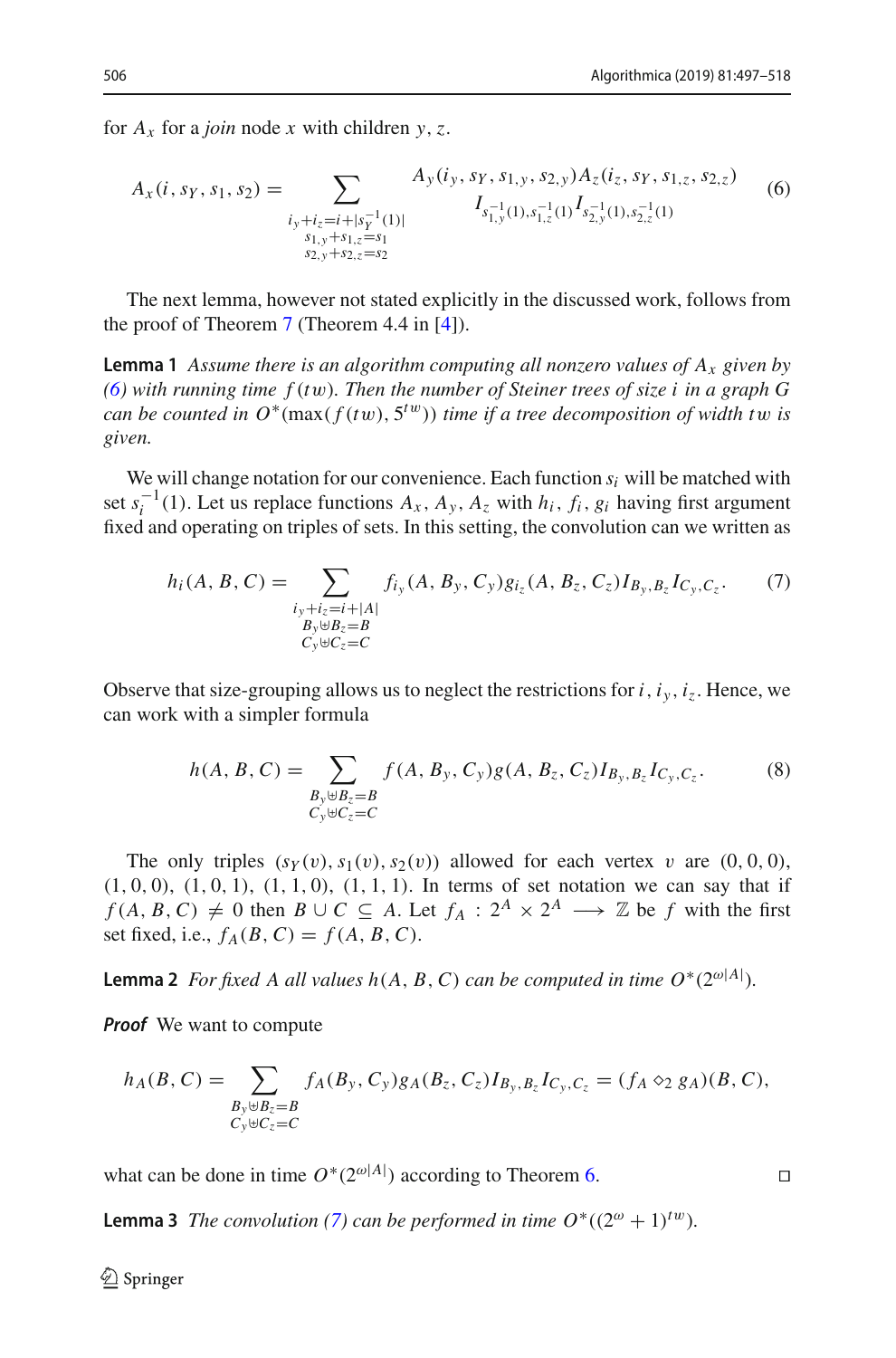*Proof* We use size-grouping to reduce the problem to computing  $(8)$ . Then we iterate through all possible sets *A* and take advantage of Lemma [2.](#page-9-3) The total number of operations (modulo polynomial factor) is bounded by

$$
\sum_{A \subseteq U} 2^{\omega|A|} = \sum_{k=0}^{tw} {tw \choose k} 2^{\omega k} = (2^{\omega} + 1)^{tw}.
$$

Keeping in mind that  $(6)$  and  $(7)$  are equivalent and combining Lemmas [1](#page-9-4) and [3,](#page-9-5) we obtain the following result.

**Theorem 8** *The number of Steiner trees of size i in a graph G can be computed in*  $O^*((2^{\omega}+1)^{tw})$  *time if a tree decomposition of width tw is given.* 

#### <span id="page-10-0"></span>**6 Counting Hamiltonian Cycles**

<span id="page-10-2"></span>Likewise in the previous section, we will start with a previously known theorem.

**Theorem 9** (Bodlaender et al. [\[4](#page-21-3)]) *There exist algorithms that given a graph G count the number of Hamiltonian cycles in*  $O<sup>*</sup>(6<sup>pw</sup>)$  *time if a path decomposition of width p*w *is given, and in O*∗(15*<sup>t</sup>*w) *time if a tree decomposition of width t*w *is given.*

We again consider vertices in a particular decomposition-based order and fix an arbitrary vertex  $v_1$ . For a subset  $S \subseteq E$  let  $A_S$  be the submatrix of the incidence matrix *A* (see previous section) with rows from  $V \setminus \{v_1\}$  and columns from *S*. We express the number of Hamiltonian cycles as

<span id="page-10-1"></span>
$$
\frac{1}{n} \sum_{\substack{X \subseteq E \\ \text{s.t. } \forall v \in V \deg X(v) = 2}} \sum_{S \subseteq X, |S| = n-1} \det(A_S)^2.
$$

We again consider partial sums representing summands belonging to the subtree of a decomposition node *x* and introduce functions *s*1,*s*<sup>2</sup> to keep track of permutations' images within the bag  $B_x$ . The function  $s_{\text{deg}}$  controls the degree of a vertex within  $B_X$ . The notation is analogous to [\(5\)](#page-8-3). For each node *x* of the decomposition function *A<sub>x</sub>* is defined with arguments  $s_1, s_2 \in \{0, 1\}^{B_x}$  and  $s_{deg} \in \{0, 1, 2\}^{B_x}$  as

$$
\sum_{\substack{X \subseteq E_x \\ \forall_{v \in (V_X \setminus B_x)} \deg_X(v) = 2}} \sum_{S \subseteq X} \sum_{\substack{f_1: S^{\frac{1}{\to 1}} V_x \setminus \{v_1\} \setminus s_1^{-1}(0) \\ f_2: S^{\frac{1}{\to 1}} V_x \setminus \{v_1\} \setminus s_2^{-1}(0)}} sgn(f_1) sgn(f_2) \prod_{e \in S} a_{f_1(e), e} a_{f_2(e), e} \quad (9)
$$

The number of Hamiltonian cycles can be then expressed as  $A_r(\emptyset, \emptyset, \emptyset)/n$ .

As observed in [\[4](#page-21-3)] we can restrict ourselves only to some subspace of states. When  $s_{\text{deg}}(v) = 0$  then all non-zero summands in [\(9\)](#page-10-1) satisfy  $s_1(v) = s_2(v) = 0$ . When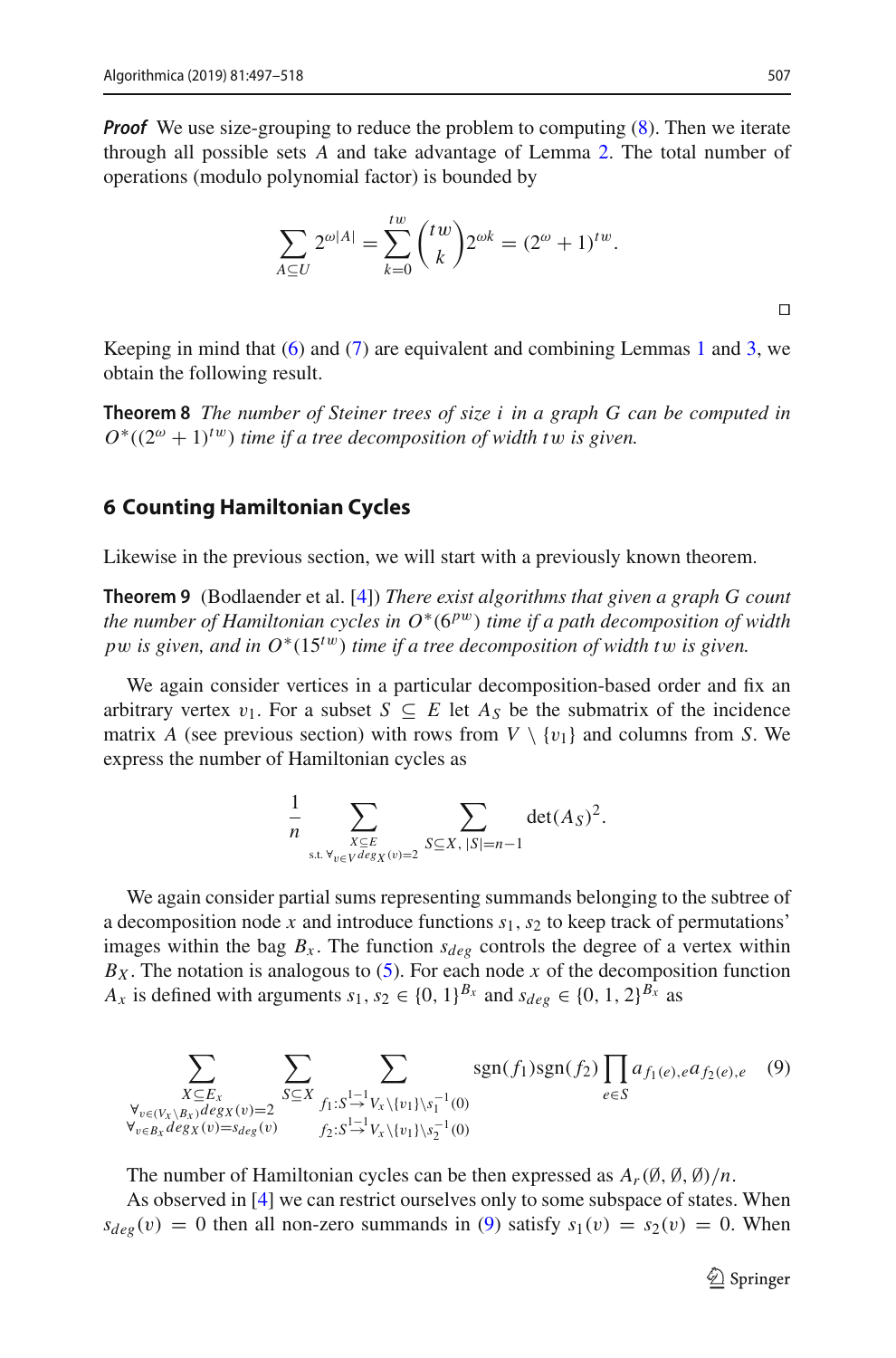$s_{deg}(v) = 2$  then we can neglect all summands except for those satisfying  $s_1(v) =$  $s_2(v) = 1.$ 

This time there are at most  $6^{tw}$  triples for which  $A_x$  returns a nonzero value. We again argue that *introduce vertex*, *introduce edge*, and *forget vertex* nodes can be handled the same way as for the path decomposition and the only bottleneck is formed by *join* nodes. We present a formula for *Ax* if *x* is a *join* node with children *y*,*z*.

<span id="page-11-0"></span>
$$
A_x(s_{deg}, s_1, s_2) = \sum_{\substack{s_{deg,y} + s_{deg,z} = s_{deg} \\ s_{1,y} + s_{1,z} = s_1 \\ s_{2,y} + s_{2,z} = s_2}} A_y(s_{deg,y}, s_{1,y}, s_{2,y}) A_z(s_{deg,z}, s_{1,z}, s_{2,z}) \tag{10}
$$

<span id="page-11-1"></span>Analogously to the algorithm for STEINER TREE, we formulate our claim as a lemma following from the proof of Theorem [9](#page-10-2) (Theorem 4.3 in [\[4\]](#page-21-3)).

**Lemma 4** *Assume there is an algorithm computing all nonzero values of Ax given by [\(10\)](#page-11-0) with running time f* (*t*w)*. Then the number of Hamiltonian cycles in a graph G can be counted in*  $O^*(\max(f(tw), \mathbf{6}^{tw}))$  *time if a tree decomposition of width tw is given.*

<span id="page-11-2"></span>The only allowed triples of  $(s_{deg}(v), s_1(v), s_2(v))$  for each vertex v are  $(0, 0, 0)$ ,  $(1, 0, 0), (1, 0, 1), (1, 1, 0), (1, 1, 1), (2, 1, 1).$ 

**Lemma 5** *Assume the Eq.* [\(10\)](#page-11-0) *holds. Then it remains true after the following trans*lation of the set of allowed triples  $(s_{deg}(v), s_1(v), s_2(v))$ .

> $0, 0, 0 \longrightarrow 0, 0, 0$  $1, 0, 0 \longrightarrow 1, 0, 0$  $1, 0, 1 \rightarrow 1, 0, 1$  $1, 1, 0 \rightarrow 0, 1, 0$  $1, 1, 1 \rightarrow 0, 1, 1$  $2, 1, 1 \rightarrow 1, 1, 1$

*Proof* The *I*<sub>.</sub>.. factors do not change as we do not modify the coordinates given by functions  $s_1$ ,  $s_2$ . Triples that match in [\(10\)](#page-11-0) translate into matching triples as the transformation keeps their additive structure. This fact can be illustrated by rewriting the addition table from  $\left[4\right]$  with the new coordinates.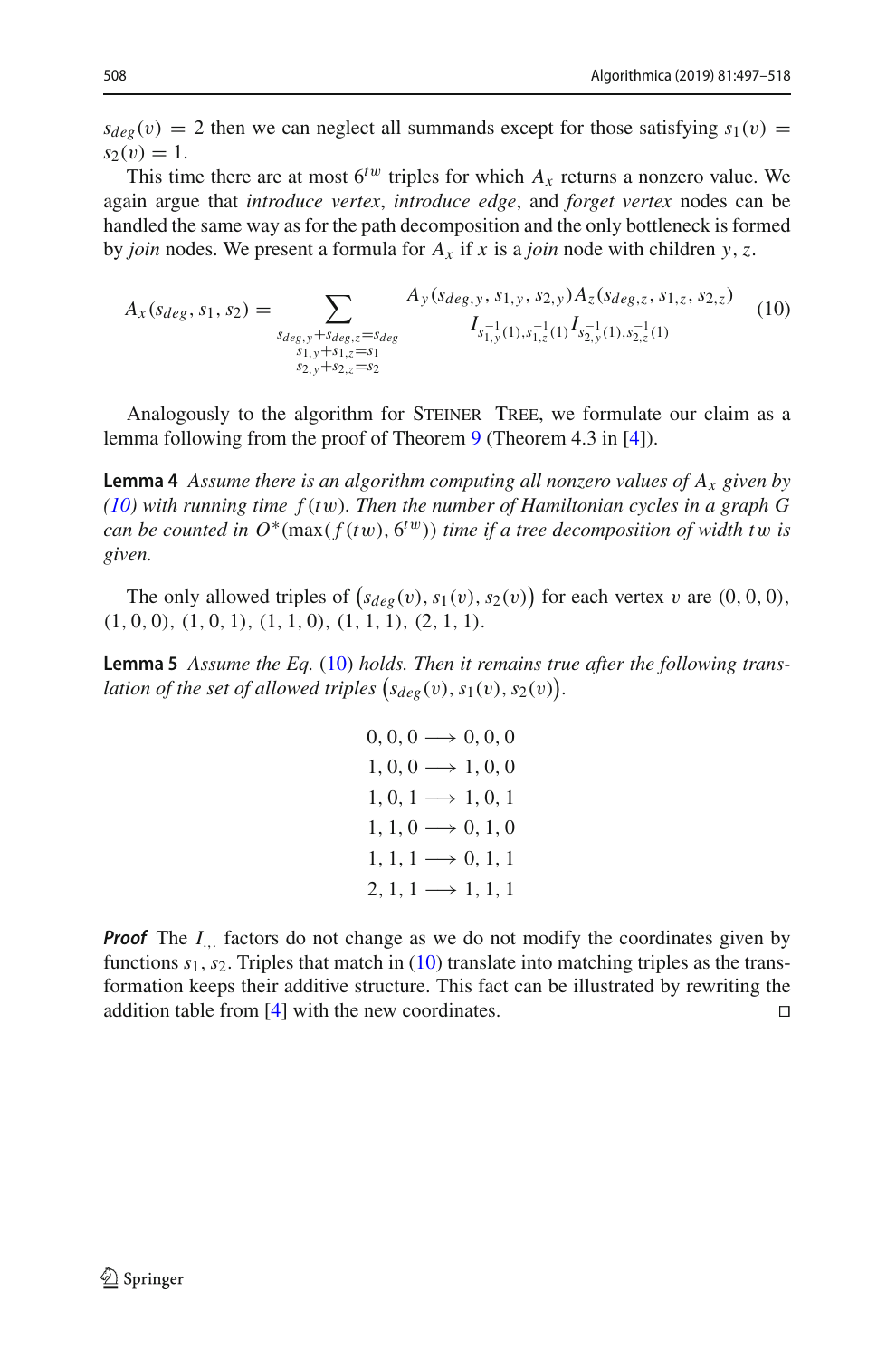| 000 | 100 | 101 | 110 | 111 | 211 |
|-----|-----|-----|-----|-----|-----|
| 000 | 100 | 101 | 110 | 111 | 211 |
| 100 | Χ   | X   | X   | 211 | Χ   |
| 101 | X   | X   | 211 | X   | X   |
| 110 | X   | 211 | X   | X   | X   |
| 111 | 211 | X   | X   | X   | X   |
| 211 | Χ   | Χ   | Χ   | Χ   | X   |
| 000 | 100 | 101 | 010 | 011 | 111 |
| 000 | 100 | 101 | 010 | 011 | 111 |
| 100 | Χ   | Χ   | X   | 111 | Χ   |
| 101 | X   | X   | 111 | Χ   | X   |
| 010 | X   | 111 | Χ   | Χ   | X   |
| 011 | 111 | X   | X   | X   | X   |
| 111 | X   | X   | X   |     | X   |
|     |     |     |     |     | X   |

Therefore we can treat function  $s_{\text{dee}}$  as a binary one. We unify the notation by representing functions  $s_i$  with the corresponding sets  $s_i^{-1}(1)$ . We replace functions  $A_x$ ,  $A_y$ ,  $A_z$  with their counterparts *h*, *f*, *g* operating on triples of sets. For example, expression  $A_x(s_{deg}, s_1, s_2)$  gets transformed into  $h(s_{deg}^{-1}(1), s_1^{-1}(1), s_2^{-1}(1))$ . In this setting, the convolution looks as follows.

<span id="page-12-0"></span>
$$
h(A, B, C) = \sum_{\substack{A_1 \uplus A_2 = A \\ B_1 \uplus B_2 = B \\ C_1 \uplus C_2 = C}} f(A_1, B_1, C_1) g(A_2, B_2, C_2) I_{B_1, B_2} I_{C_1, C_2}
$$
(11)

Performing convolution [\(11\)](#page-12-0) within the space of allowed triples involves more sophisticated techniques than those in Sect. [5.](#page-8-0) Therefore the proof of the following lemma is postponed to "Appendix [C"](#page-5-0).

<span id="page-12-1"></span>**Lemma 6** *The convolution* [\(11\)](#page-12-0) *can be computed in time*  $O^*((2^{\omega} + 2)^{tw})$ *.* 

This result, together with Lemmas [4](#page-11-1) and [5,](#page-11-2) leads to the main theorem of this section.

**Theorem 10** *The number of Hamiltonian cycles in a graph G can be computed in*  $O^*((2^{\omega}+2)^{tw})$  *time if a tree decomposition of width tw is given.* 

## **7 Conclusions**

We have presented the Non-commutative Subset Convolution, a new algebraic tool in algorithmics based on the theory of Clifford algebras. This allowed us to construct faster deterministic algorithms for STEINER TREE, FEEDBACK VERTEX SET, and Hamiltonian Cycle, parameterized by the treewidth. As the determinant-based approach applies to all problems solvable by the Cut & Count technique [\[4](#page-21-3)[,8\]](#page-21-1), the NSC can improve running times for a larger class of problems.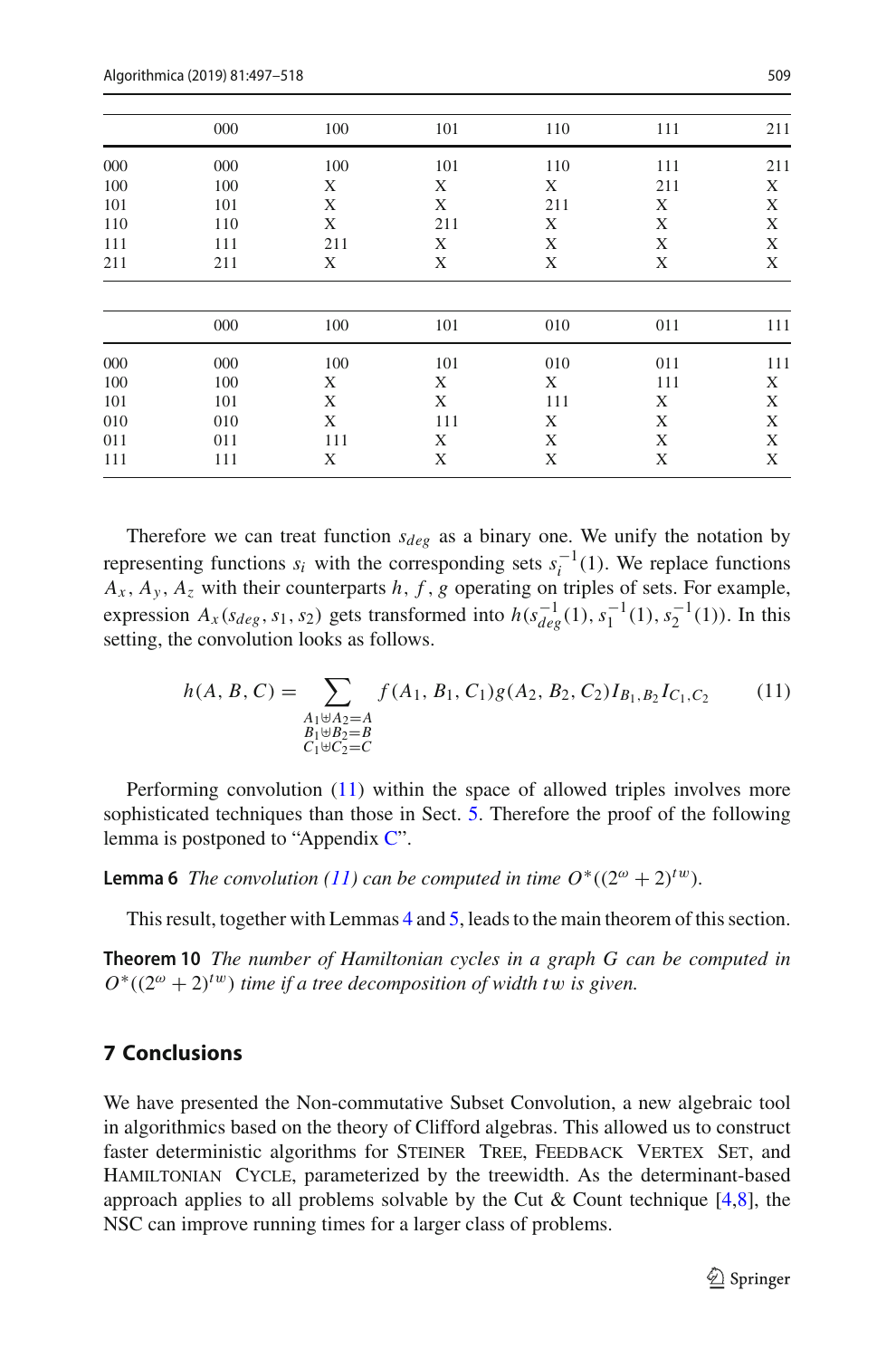The first open question is whether the gap between time complexities for the decision and counting versions of these problems could be closed. Or maybe one can prove this gap inevitable under a well-established assumption, e.g., SETH?

The second question is if it is possible to prove a generic theorem so the lemmas like [3](#page-9-5) or [6](#page-12-1) would follow from it easily. It might be possible to characterize convolution algebras that are semisimple and algorithmically construct isomorphisms with their canonical forms described by the Artin–Wedderburn theorem.

The last question is what other applications of Clifford algebras and Artin– Wedderburn theorem can be found in algorithmics.

**Acknowledgements** I would like to thank Marek Cygan for pointing out the bottleneck of the previously known algorithms and for a support during writing this paper. I would also like to thank Paul Leopardi for helping me understand the fast Fourier-like transform for Clifford algebras.

**Open Access** This article is distributed under the terms of the Creative Commons Attribution 4.0 International License [\(http://creativecommons.org/licenses/by/4.0/\)](http://creativecommons.org/licenses/by/4.0/), which permits unrestricted use, distribution, and reproduction in any medium, provided you give appropriate credit to the original author(s) and the source, provide a link to the Creative Commons license, and indicate if changes were made.

#### **A Associative Algebras**

This section is not crucial to understanding the paper but it provides a bigger picture of the applied theory. We assume that readers are familiar with basic algebraic structures like rings or fields. More detailed introduction can be found, e.g., in [\[1](#page-20-1)].

**Definition 8** A linear space A over a field K (or, more generally, a module over a ring *K*) is called an *associative algebra* if it admits a multiplication operator  $A \times A \rightarrow A$ satisfying the following conditions:

- 1.  $∀_{a,b,c∈A} a(bc) = (ab)c,$
- 2.  $\forall_{a,b,c \in A} a(b+c) = ab + ac$ ,  $(b+c)a = ba + ca$ ,
- 3.  $\forall_{a,b \in A, k \in K} k(ab) = (ka)b = a(kb).$

A set *W* ⊆ *A* is called a *generating set* if every element of *A* can be obtained from *W* by addition and multiplication. The elements of *W* are called *generators*. It is easy to see that multiplication defined on a generating set extends in an unambiguous way to the whole algebra. We will often abbreviate the term *associative* as we will study only such algebras.

<span id="page-13-1"></span>**Definition 9** The product of algebras  $A_1, A_2, \ldots, A_m$  is an algebra  $A_1 \otimes A_2 \otimes \cdots \otimes A_m$ with multiplication performed independently on each coordinate.

<span id="page-13-0"></span>**Definition 10** For algebras *A*, *B* over a ring *K*, function  $\phi$  :  $A \rightarrow B$  is called a *homomorphism of algebras* if it satisfy the following conditions:

- 1.  $\forall_{a,b\in A} \phi(a+b) = \phi(a) + \phi(b),$
- 2.  $\forall_{a}$ <sub>*b*∈*A*</sub>  $\phi(ab) = \phi(a)\phi(b)$ ,
- 3.  $\forall_{a \in A, k \in K} \phi(ka) = k\phi(a).$

If  $\phi$  is reversible within its image then we call it a *monomorphism* and if additionally  $\phi(A) = B$  then we call  $\phi$  an *isomorphism*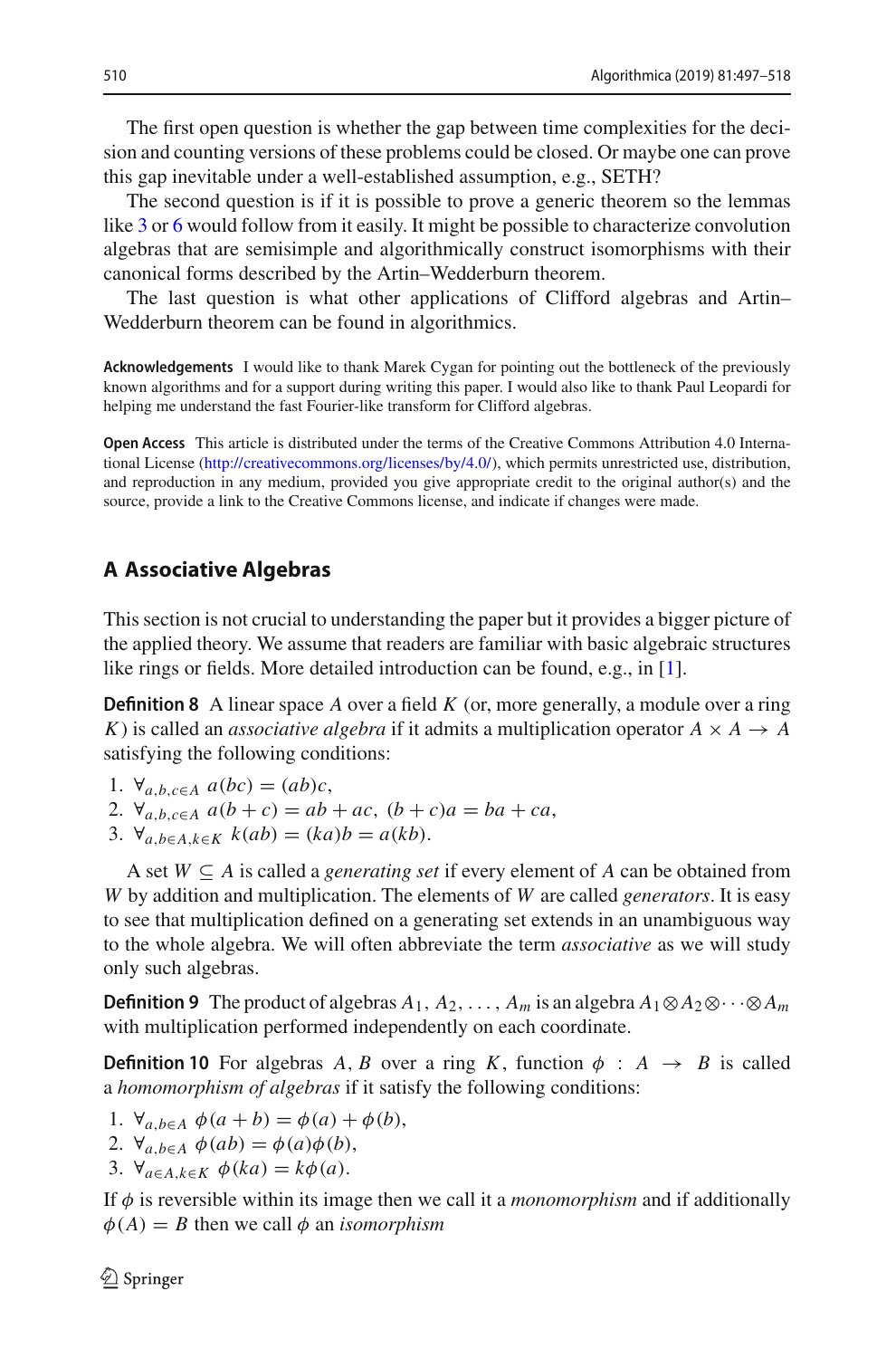Monomorphisms of algebras turn out extremely useful when multiplication in algebra *B* is simpler than multiplication in *A*, because we can compute *ab* as  $\phi^{-1}(\phi(a)\phi(b))$ . This observation is used in Theorem [4](#page-6-2) and Lemmas [6,](#page-12-1) [7.](#page-17-0) For a better intuition, we depict the various ways of performing multiplication on diagrams [\(3,](#page-5-3) [14\)](#page-17-1).

**Definition 11** A subset *M* of algebra *A* is called a *simple left module* if

- 1.  $\forall_{a \in A, b \in M} ab \in M$ ,
- 2.  $\forall_{b,c \in M} b + c \in M$ ,

and the only proper subset of *M* with these properties is {0}.

The next definition is necessary to exclude some cases of obscure algebras.

**Definition 12** An algebra *A* is called *semisimple* if there is no non-zero element *a* so for every simple left module  $M \subseteq A$  the set  $aM = \{ab \mid b \in M\}$  is  $\{0\}$ .

<span id="page-14-0"></span>The theorem below has been stated in full generality for algebras over arbitrary rings but we will formulate its simpler version for fields.

**Theorem 11** (Artin–Wedderburn [\[1](#page-20-1)]) *Every finite-dimensional associative semisimple algebra A over a field K is isomorphic to a product of matrix algebras*

$$
A \cong M_{n_1}(K_1) \otimes M_{n_2}(K_2) \otimes \cdots \otimes M_{n_m}(K_m),
$$

*where Ki are fields containing K .*

The related isomorphism is called a generalized Fourier transform (GFT) for *A*. If we are able to perform GFT efficiently then we can reduce computations in *A* to matrix multiplication. For some classes of algebras, e.g., abelian group algebras, there are known algorithms for GFT with running time  $O(n \log n)$  where  $n = \dim A$  [\[12\]](#page-21-11).

If the field *K* is algebraically closed (e.g.,  $\mathbb{C}$ ) then all  $K_i = K$  and  $\sum_{i=1}^{m} n_i^2$  equals the dimension of *A*. If the algebra *A* is commutative then all  $n<sub>i</sub> = 1$  and *A* is isomorphic to a product of fields. This is actually the case in the Fast Subset Convolution [\[2](#page-20-0)], where the isomorphism is given by the Möbius transform.

#### **B Proof of Theorem [4](#page-6-2)**

*Proof* The transformation  $\phi$  can be computed and inverted (within the image) in time *O*<sup>∗</sup>(2<sup>*n*</sup>) assuming infinite precision and *O*(1) time for any arithmetic operation [\[11](#page-21-6)]. In order to compute  $\phi$  accurately in the RAM model, we need to look inside the paper [\[11](#page-21-6)]. The formulas therein are based on the work of Cnops [\[5](#page-21-12)].

Transformation  $\phi$  can be represented as  $\phi = \gamma \circ \upsilon$  where  $\upsilon$  is a monomorphic embedding into another Clifford algebra and  $\gamma$  is an isomorphism with the matrix algebra. We modify the commutative isomorphism diagram [\(3\)](#page-5-3) to illustrate these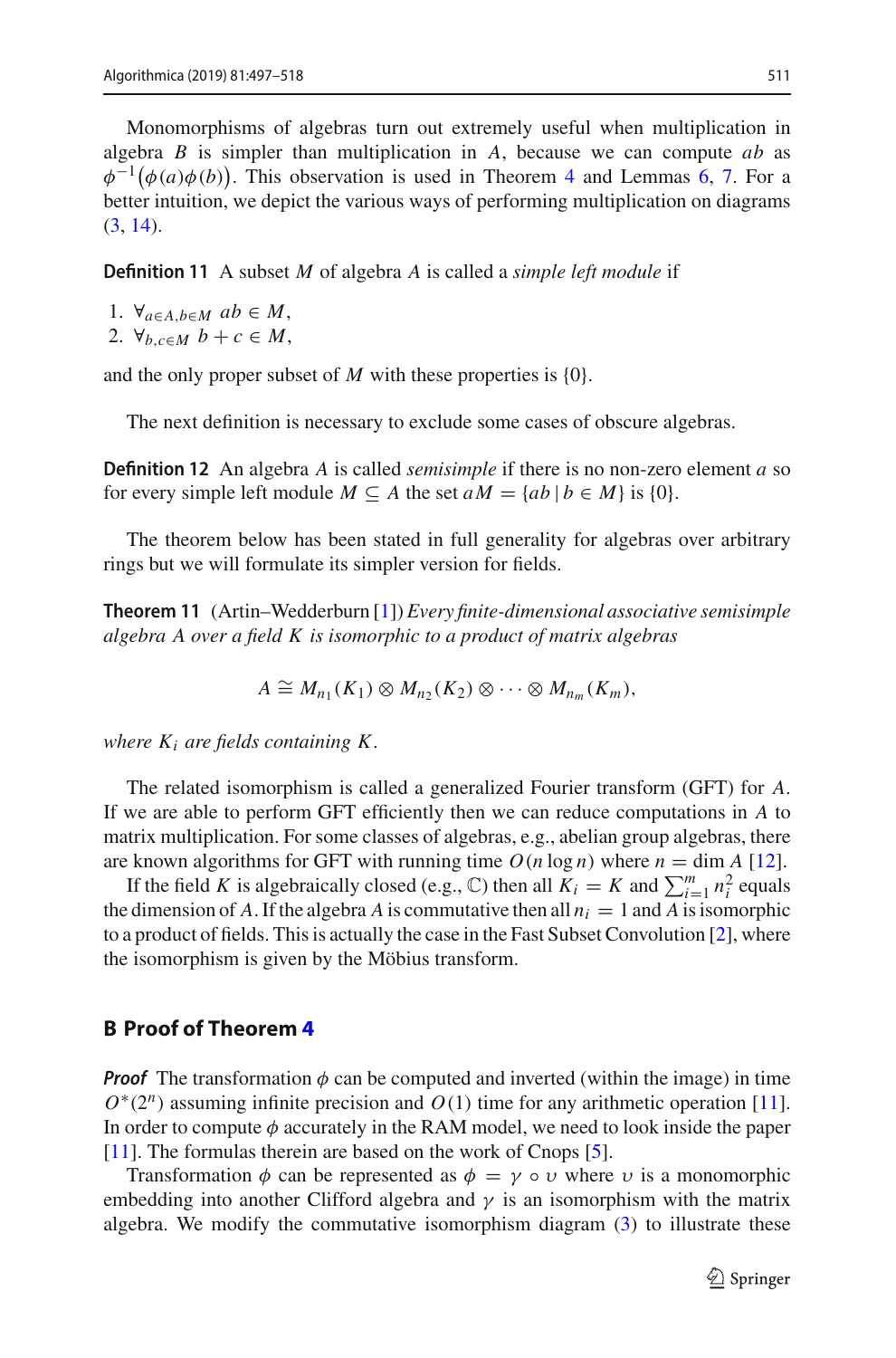mappings in more detail.

$$
Cl_{n,0}(\mathbb{Z}) \hookrightarrow Cl_{n,0}(\mathbb{R}) \xrightarrow{\upsilon} Cl_{m,m}(\mathbb{R}) \xrightarrow{\gamma} \mathbb{M}_{2^m}(\mathbb{R})
$$
  
\n
$$
\downarrow * \qquad \qquad \downarrow * \qquad \qquad \downarrow * \qquad \qquad \downarrow *
$$
  
\n
$$
Cl_{n,0}(\mathbb{Z}) \hookrightarrow Cl_{n,0}(\mathbb{R}) \xrightarrow{\upsilon} Cl_{m,m}(\mathbb{R}) \xrightarrow{\gamma} \mathbb{M}_{2^m}(\mathbb{R})
$$

We begin with embedding  $v : Cl_{n,0}(\mathbb{R}) \longrightarrow Cl_{m,m}(\mathbb{R})$  where  $m = \frac{n}{2} + O(1)$  (see Definition 4.4 in [\[11](#page-21-6)]). Transformation  $\nu$  is just a translation of basis so no arithmetic operations are involved.

For the sake of disambiguation, we indicate the domain of the function  $\gamma$  with a lower index:  $\gamma_k$ :  $Cl_{k,k}(\mathbb{R}) \longrightarrow \mathbb{M}_{2k}(\mathbb{R})$ . In the *k*-th step, we construct a matrix representation of  $y \in Cl_{k,k}(\mathbb{R})$ . Let  $y^+, y^-$  denote the projections of y onto subspaces spanned by products of respectively even and odd number of generators.<sup>4</sup> Of course,  $y = y^+ + y^-$  and  $\gamma_k(y) = \gamma_k(y^+) + \gamma_k(y^-)$ , since the mapping is linear. Such an element *y* can be represented as  $y = a + b\mathbf{x}_- + c\mathbf{x}_+ + d\mathbf{x}_-\mathbf{x}_+$  for  $\mathbf{x}_+$ ,  $\mathbf{x}_-$  being the generators with indices 1,k (we have  $\mathbf{x}_+^2 = e$ ,  $\mathbf{x}_-^2 = -e$ ) and *a*, *b*, *c*, *d* ∈ *Cl<sub>k−1,k−1*( $\mathbb{R}$ ).</sub> Now we can apply the recursive formula from Theorem 5.2 in [\[11](#page-21-6)]:

$$
\gamma_k(y^+) = \gamma_{k-1} \left( \begin{bmatrix} a^+ - d^+, & -b^- - c^- \\ -b^- - c^-, & a^+ + d^+ \end{bmatrix} \right),
$$

$$
\gamma_k(y^-) = \gamma_{k-1} \left( \begin{bmatrix} a^- - d^-, & -b^+ + c^+ \\ b^+ + c^+, & -a^- - d^- \end{bmatrix} \right),
$$

where  $\gamma_{k-1}(M)$  stands for a block matrix with  $\gamma_{k-1}$  applied to each element of M.

We see that computing  $(\gamma_k(y^+), \gamma_k(y^-))$  can be reduced to computing 4 analogous pairs for  $k - 1$  and combining them using addition and subtraction. Hence, the coefficients of the obtained matrix will also be integers with *poly*(*n*) number of bits and the total number of arithmetic operations is  $O(m4^m) = O(n2^n)$ .

The inverse transform  $\gamma^{-1}$  is also computed in *m* steps and we continue using lower index to indicate the domain alike for the forward transform. Let  $Y \in M_{2k}(\mathbb{Z})$  and

$$
Y = \begin{bmatrix} Y_{11} & Y_{12} \\ Y_{21} & Y_{22} \end{bmatrix}, \quad y_{ij} = \gamma_{k-1}^{-1}(Y_{ij}).
$$

Then from Theorem 7.1 in  $[11]$  $[11]$  we know that

$$
\gamma_k^{-1}(Y) = \frac{1}{2}((y_{22}^2 + y_{11}) + (y_{21}^2 - y_{12})\mathbf{x}_+ + (y_{21}^2 + y_{12})\mathbf{x}_+ + (y_{22}^2 - y_{11})\mathbf{x}_-\mathbf{x}_+),
$$

where  $\hat{y} = y^+ - y^-$  and the rest of notation is as above. We can reduce computing  $\gamma_k^{-1}$  to 4 queries from  $(k - 1)$ -th step so the total number of arithmetic operations is  $O(m4^m) = O(n2^n)$ .

This time the coefficients at each step are given as sums of elements from the previous step divided by 2. We do not need to prove that they remain integer at all

<span id="page-15-0"></span><sup>4</sup> For example, for  $y = 1 + x_1 + 2x_1x_3 - 4x_1x_2x_3$  we have  $y^+ = 1 + 2x_1x_3$  and  $y^- = x_1 - 4x_1x_2x_3$ .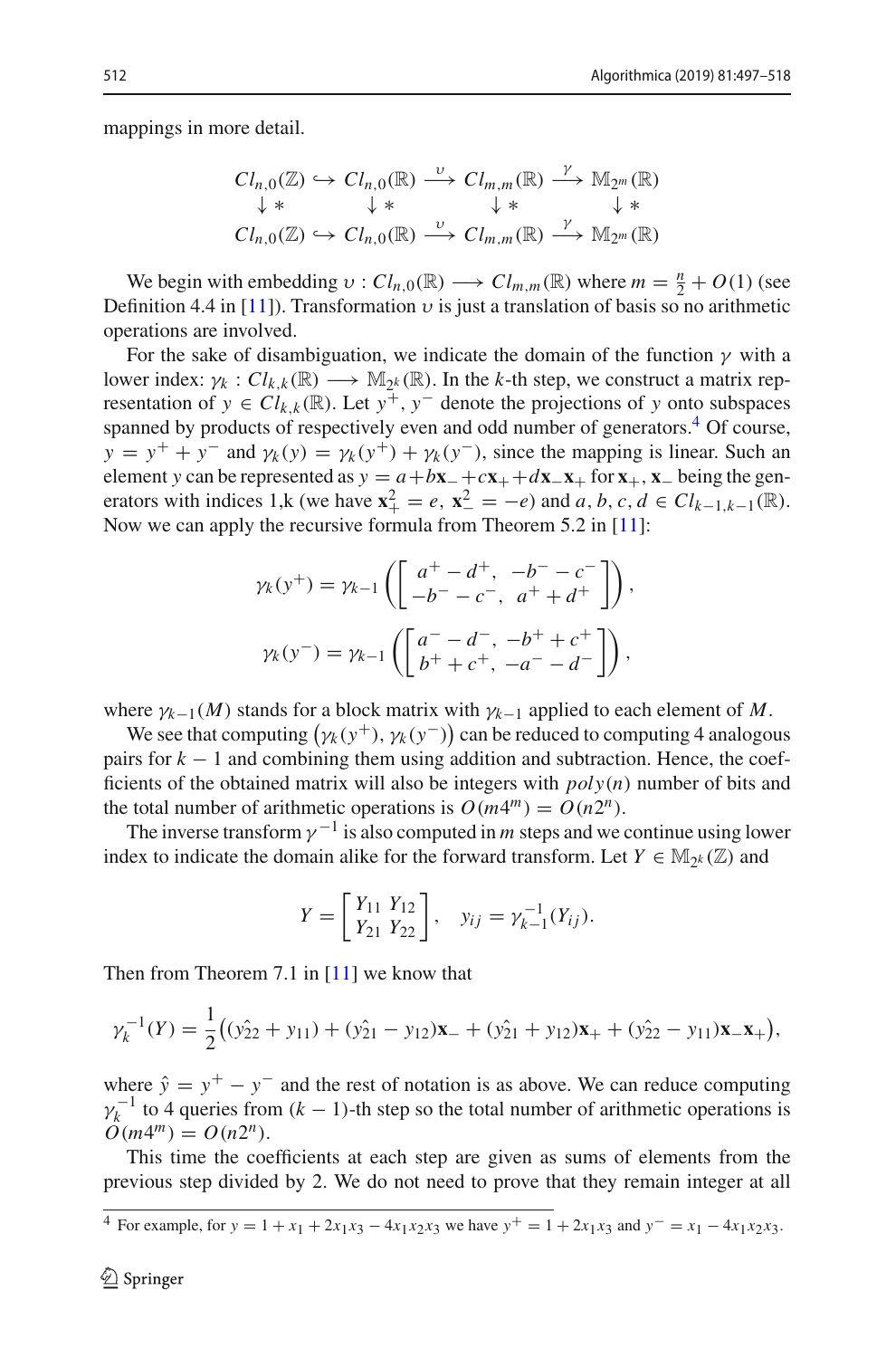steps because we can postpone the division until the last step. As long as  $\gamma^{-1}(Y)$  is a product of two elements from  $Cl_{m,m}(\mathbb{Z})$ , it is guaranteed that the numbers in the last step are integers and our variables are divisible by  $2<sup>m</sup>$ . What is more, if we know that  $\gamma^{-1}(Y) \in \nu(Cl_{n,0}(\mathbb{Z}))$  then we can revert the  $\nu$  transform and obtain  $\phi^{-1}(Y)$ .

We have proven that we can switch representation between  $Cl_{n,0}(\mathbb{Z})$  and  $\mathbb{M}_{2^m}(\mathbb{Z})$ in time  $O^*(2^n)$ . The multiplication in M<sub>2</sub><sup>*m*</sup> (Z) for inputs of *poly*(*n*) size can be performed in time complexity  $O^*(2^{\omega m}) = O^*(2^{\frac{\omega n}{2}})$  and the resulting matrix also contains only  $poly(n)$ -bits integers. This proves that the multiplication in  $Cl_{n,0}(\mathbb{Z})$ admits an algorithm with running time *O*∗(2 ω*n*  $\overline{2}$ ).

#### **C Proof of Lemma [6](#page-12-1)**

This section reduces the algorithm for HAMILTONIAN CYCLE to two isomorphism theorems and we suggest reading "Appendix [A"](#page-0-0) first. Our goal is to compute values of *h* for the allowed triples assuming that non-zero values of *f* , *g* also occur only for the allowed triples.

$$
h(A, B, C) = \sum_{\substack{A_1 \uplus A_2 = A \\ B_1 \uplus B_2 = B \\ C_1 \uplus C_2 = C}} f(A_1, B_1, C_1) g(A_2, B_2, C_2) I_{B_1, B_2} I_{C_1, C_2}
$$
(12)

Taking advantage of the size-grouping technique (see Observation [1\)](#page-6-4) we can replace condition  $A_1 \oplus A_2 = A$  with  $A_1 \cup A_2 = A$  and focus on the following convolution.

<span id="page-16-0"></span>
$$
(f \odot g)(A, B, C) = \sum_{\substack{A_1 \cup A_2 = A \\ B_1 \uplus B_2 = B \\ C_1 \uplus C_2 = C}} f(A_1, B_1, C_1) g(A_2, B_2, C_2) I_{B_1, B_2} I_{C_1, C_2}
$$
(13)

Let *Ham* be a subspace of  $2^U \times 2^U \times 2^U \longrightarrow \mathbb{Z}$  given by functions admitting only the allowed triples (see Lemma [5\)](#page-11-2), i.e.,  $f$  ∈ *Ham*  $\land$   $f$  (*A*, *B*, *C*)  $\neq$  0 implies  $A \cap (B \triangle C) = C \setminus B$ . Observe that *Ham* is closed under the  $\odot$  operation so it can be regarded as a  $6^{tw}$ -dimensional algebra. Let  $H_D$  be an algebra over space  $2^{U \setminus D} \times$  $2^D \times 2^D \longrightarrow \mathbb{Z}$  with multiplication given by the  $\oslash$  operator defined as

$$
(f \oslash g)(E, B, C) = \sum_{\substack{E_1 \uplus E_2 = E \\ B_1 \uplus B_2 = B \\ C_1 \uplus C_2 = C}} f(E_1, B_1, C_1) g(E_2, B_2, C_2) I_{B_1, B_2} I_{C_1, C_2}(-1)^{|E_1|(|B_2| + |C_2|)}.
$$

 $\mathcal{L}$  Springer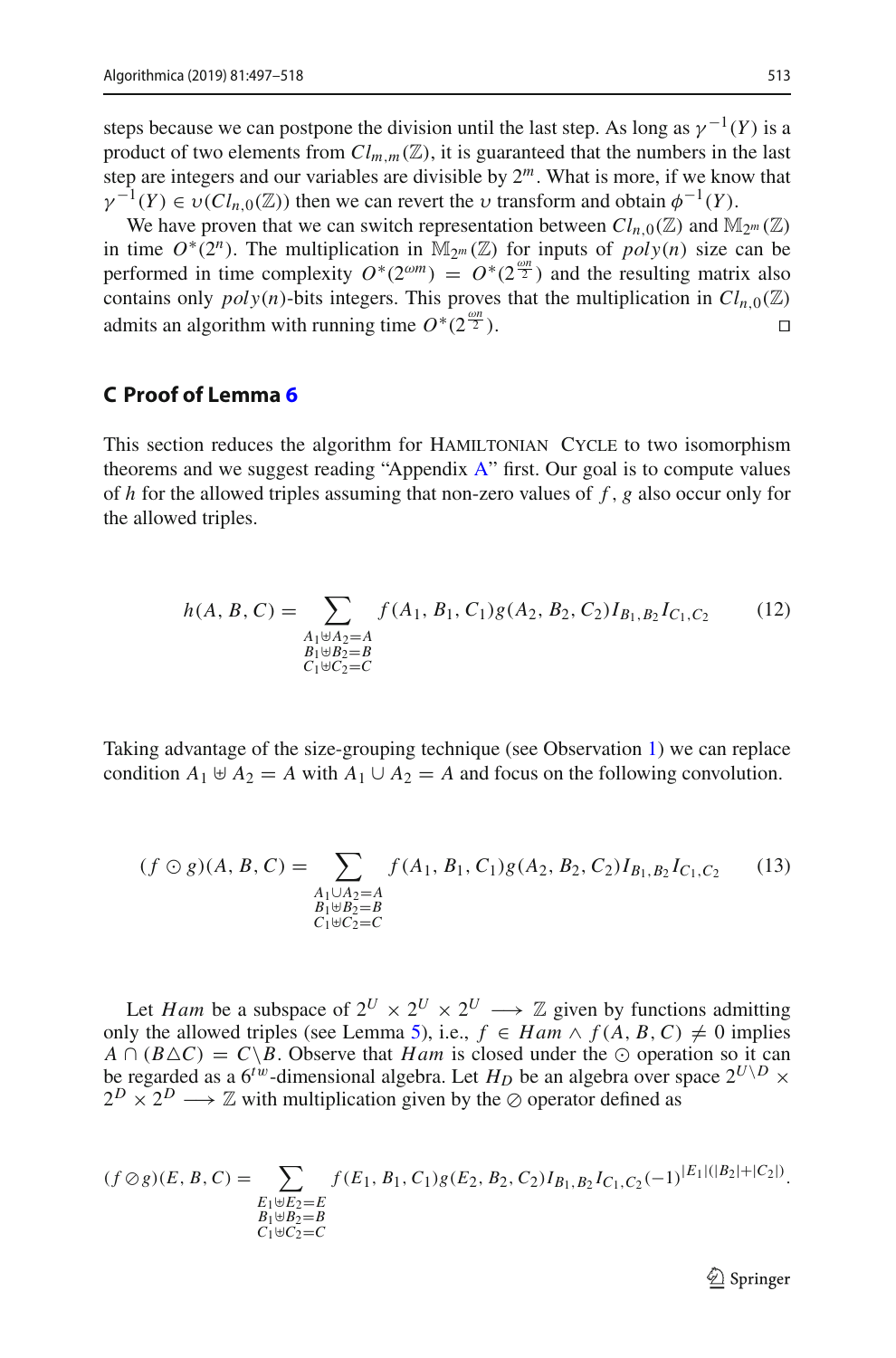We want to show that *Ham* is isomorphic (see Definition [10\)](#page-13-0) with a product of all  $H_D$ for  $D \subseteq U$  (see Definition [9\)](#page-13-1). In particular, diagram [\(14\)](#page-17-1) commutes.

<span id="page-17-1"></span>
$$
Ham \xrightarrow{\tau} \bigotimes_{D \subseteq U} H_D
$$
  
\n
$$
\downarrow \odot \qquad \qquad \downarrow \odot \qquad \qquad (14)
$$
  
\n
$$
Ham \xrightarrow{\tau} \bigotimes_{D \subseteq U} H_D
$$

where  $\tau_D : Ham \longrightarrow H_D$  is given as

$$
(\tau_D f)(E, B, C) = I_{B, E} I_{C, E} \sum_{A \subseteq D} f(A, B \cup E, C \cup E).
$$

<span id="page-17-0"></span>**Lemma 7** *Transformation*  $\tau$  *and its inverse can be performed in time*  $O^*(6^{tw})$ *.* 

<span id="page-17-2"></span>**Corollary 1** *Transformation* τ *is reversible.*

**Lemma 8** *Given*  $f$ ,  $g \in H_D$  *we can compute*  $f \oslash g$  *in time*  $O^*(2^{\omega|D|}2^{|U \setminus D|})$ *.* 

<span id="page-17-3"></span>**Lemma 9** *Diagram [\(14\)](#page-17-1) commutes, i.e.,* τ *is a homomorphism of algebras.*

Since  $\tau$  is a reversible homomorphism of algebras of the same dimension  $6^{tw}$  we obtain the following corollary.

**Corollary 2** *Transformation* τ *is an isomorphism of algebras.*

As for the Clifford algebras, we can switch the representation of the algebra to perform multiplication in the simpler one, and then revert the isomorphism to get the result. The most time consuming part of the algorithm is performing the  $\oslash$  convolutions. Total number of operations modulo polynomial factor can be bounded with Lemma [8](#page-17-2) by

$$
\sum_{D \subseteq U} 2^{\omega|D|} 2^{|U \setminus D|} = \sum_{k=0}^{tw} {tw \choose k} 2^{\omega k} 2^{tw-k} = (2^{\omega} + 2)^{tw}.
$$
 (15)

The rest of the appendix is devoted to proving Lemmas [7,](#page-17-0) [8](#page-17-2) and [9.](#page-17-3)

*Proof of Lemma* [7](#page-17-0) For fixed sets *B*, *C* let  $H = B \cap C$ ,  $F = B \triangle C$ ,  $B_1 = B \setminus C$ ,  $C_1 =$ *C* \times *B*. Observe that every allowed triple (*A*, *B*, *C*) must satisfy  $A ∩ F = C_1$ . Therefore we can represent *Ham* as a union of sets

$$
T_{B_1,C_1,H} = \left\{ (A_1 \cup C_1, B_1 \cup H, C_1 \cup H) \, \Big| \, A_1 \subseteq U \setminus (B_1 \cup C_1) \right\}
$$

for all pairwise disjoint triples  $B_1, C_1, H \subseteq U$ . Functions over  $T_{B_1, C_1, H}$  can be parameterized with only the *A*<sup>1</sup> argument. Consider following transformation over function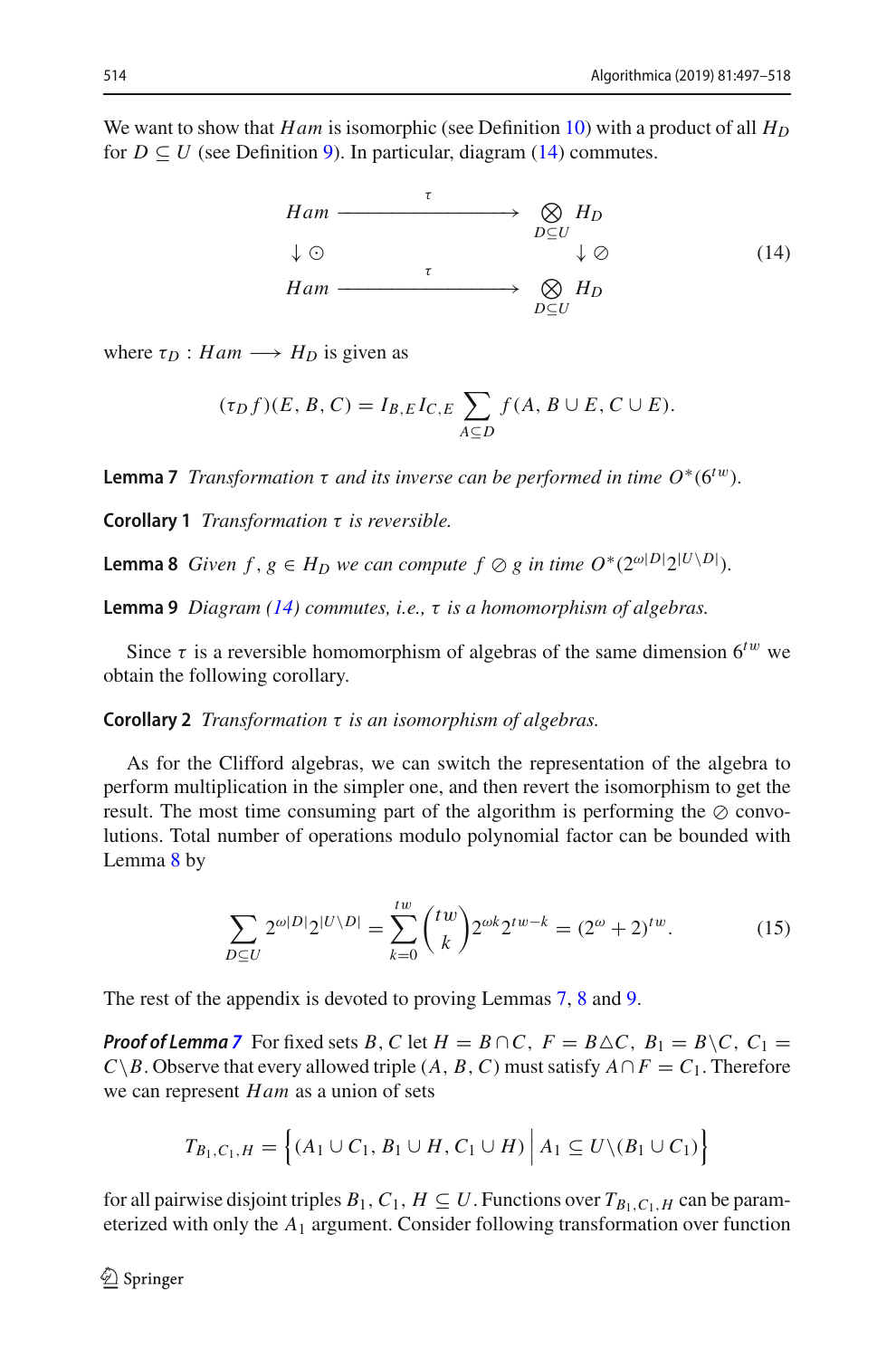space on  $T_{B_1, C_1, H}$ .

$$
(\gamma_{B_1,C_1,H} f)(A_1) = \sum_{A_0 \subseteq A_1} f(A_0 \cup C_1, B_1 \cup H, C_1 \cup H)
$$

Transform  $\gamma_{B_1,C_1,H}$  is just the Möbius transform, therefore it can be performed and inverted in time  $O^*(2^{|U \setminus (B_1 \cup C_1)|})$  (see Theorem [3\)](#page-3-3). Values of  $\gamma f$  correspond directly to values of  $\tau f$ , that is, after computing values ( $\gamma_{B_1,C_1,H} f$ )( $A_1$ ) for all allowed arguments we can read all values  $(\tau_D f)(E, B, C)$  and vice versa. We check this by unrolling the formulas.

$$
(\tau_D f)(E, B, C) = I_{B,E}I_{C,E} \sum_{A \subseteq D} f(A, B \cup E, C \cup E)
$$
  
=  $I_{B,E}I_{C,E} \sum_{A \subseteq D} f(A, B_1 \cup H \cup E, C_1 \cup H \cup E)$   
=  $I_{B,E}I_{C,E} \sum_{A_0 \subseteq D \setminus F} f(A_0 \cup C_1, B_1 \cup H \cup E, C_1 \cup H \cup E)$   
=  $I_{B,E}I_{C,E}(\gamma_{B_1,C_1,H \cup E}f)(D \setminus F)$ 

$$
(\gamma_{B_1,C_1,H}f)(A_1) = \sum_{A_0 \subseteq A_1} f(A_0 \cup C_1, B_1 \cup H, C_1 \cup H)
$$
  
= 
$$
\sum_{A_0 \subseteq A_1 \cup C_1} f(A_0, B_1 \cup H, C_1 \cup H)
$$
  
= 
$$
\sum_{A_0 \subseteq A_1 \cup C_1} f(A_0, B_2 \cup (H \setminus A_1), C_2 \cup (H \setminus A_1))
$$
  
= 
$$
(\tau_{A_1 \cup C_1}f)(E, B_2, C_2)I_{B_2,E}I_{C_2,E}
$$

where  $E = H \setminus A_1$ ,  $B_2 = B_1 \cup (H \cap A_1)$ ,  $C_2 = C_1 \cup (H \cap A_1)$  are valid arguments of  $\tau_{A_1 \cup C_1}$ .

To estimate the total number of operations consider all choices of *F*. The partition into  $F = B_1 \oplus C_1$  can be done in  $2^{|\mathbf{F}|}$  ways, the set *H* can be chosen in  $2^{|U \setminus F|}$  ways, and for such triple we have to perform the  $\gamma_{B_1,C_1,H}$  transform (or its inverse) what involves  $O^*(2^{|U \setminus F|})$  operations. Hence, the total running time (modulo polynomial factors) is

$$
\sum_{F \subseteq U} 2^{|F|} 4^{|U \setminus F|} = \sum_{k=0}^{iw} {iw \choose k} 2^k 4^{iw-k} = 6^{iw}.
$$

*Proof of Lemma [8](#page-17-2)* Applying the size-grouping (see Remark [1\)](#page-6-4) allows us to neglect factor  $(-1)^{|E_1|(|B_2|+|C_2|)}$  and replace condition  $E_1 \oplus E_2 = E$  with  $E_1 \cup E_2 = E$ .

 $\Box$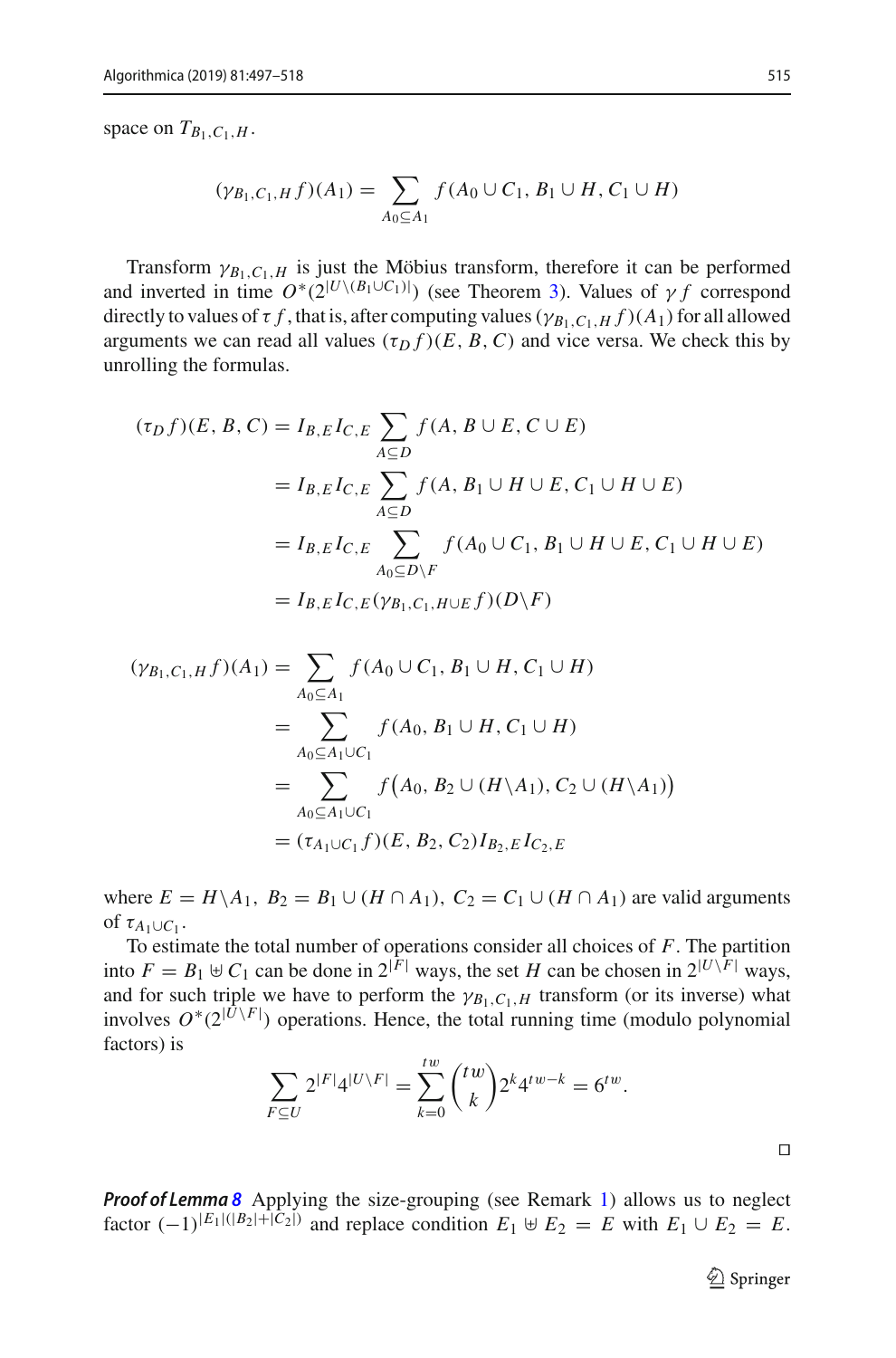Therefore it suffices to perform the  $\odot$  convolution on  $H_D$  (the same as in [\(13\)](#page-16-0)).

$$
(f \odot g)(E, B, C) = \sum_{\substack{E_1 \cup E_2 = E \\ B_1 \uplus B_2 = B \\ C_1 \uplus C_2 = C}} f(E_1, B_1, C_1) g(E_2, B_2, C_2) I_{B_1, B_2} I_{C_1, C_2}.
$$

Let us denote

$$
(\mu_E f)(B, C) = \sum_{F \subseteq E} f(F, B, C).
$$

Transform  $\mu$  and its inverse can be computed using Möbius transform (see Theo-rem [3\)](#page-3-3) in time  $O^*(2^{|U \setminus D|})$  for all *E* and a fixed pair of sets *B*, *C*. We perform it for all  $4^{|D|}$  such pairs.

It turns out that  $\mu$  is an isomorphism between  $(H_D, \odot)$  and a product of all algebras given by images of  $\mu_E$  for  $E \subseteq U \setminus D$  (see Definitions [9,](#page-13-1) [10\)](#page-13-0) with multiplication given by NSC2, i.e.,  $(\mu_E f) \diamond_2 (\mu_E g) = \mu_E (f \odot g)$ . We can again switch the representation of the algebra, multiply the elements on all coordinates given by *E*, and then revert the isomorphism. The computations below show that  $\mu$  is a homomorphism of algebras and we know already that  $\mu$  is reversible.

$$
((\mu_E f) \diamond_2 (\mu_E g))(B, C) = \sum_{\substack{B_1 \uplus B_2 = B \\ C_1 \uplus C_2 = C}} (\mu_E f)(B_1, C_1)(\mu_E g)(B_2, C_2)I_{B_1, B_2}I_{C_1, C_2}
$$
  
\n
$$
= \sum_{\substack{E_1, E_2 \subseteq E \\ B_1 \uplus B_2 = B \\ C_1 \uplus C_2 = C}} f(E_1, B_1, C_1)g(E_2, B_2, C_2)I_{B_1, B_2}I_{C_1, C_2}
$$
  
\n
$$
= \sum_{\substack{F \subseteq E \\ B_1 \uplus B_2 = B \\ C_1 \uplus C_2 = C}} f(E_1, B_1, C_1)g(E_2, B_2, C_2)I_{B_1, B_2}I_{C_1, C_2}
$$
  
\n
$$
= (\mu_E(f \odot g))(B, C)
$$

To perform multiplication of  $\mu(a)$  and  $\mu(b)$ , where  $a, b \in H_D$ , we have to perform NSC2 ( $O^*(2^{\omega|D|})$  time complexity, see Theorem [6\)](#page-7-0) for each  $E \subseteq U \setminus D$ , what results in desired running time.

*Proof of Lemma* [9](#page-17-3) We need to show that for each *B*,  $C \subseteq D$ ,  $D \cap E = \emptyset$  it is  $(\tau_D(f \odot$  $g(x)$ )(*E*, *B*, *C*) = (( $\tau_D f$ )  $\oslash$  ( $\tau_D g$ ))(*E*, *B*, *C*). Let us start with unrolling the formula for  $\tau_D$ ( $f \odot g$ ). Keeping in mind that  $B \cap E = C \cap E = \emptyset$  we can see that

$$
(\tau_D(f \odot g))(E, B, C)
$$
  
= 
$$
\sum_{A \subseteq D} (f \odot g)(A, B \cup E, C \cup E)I_{B,E}I_{C,E}
$$

 $\textcircled{2}$  Springer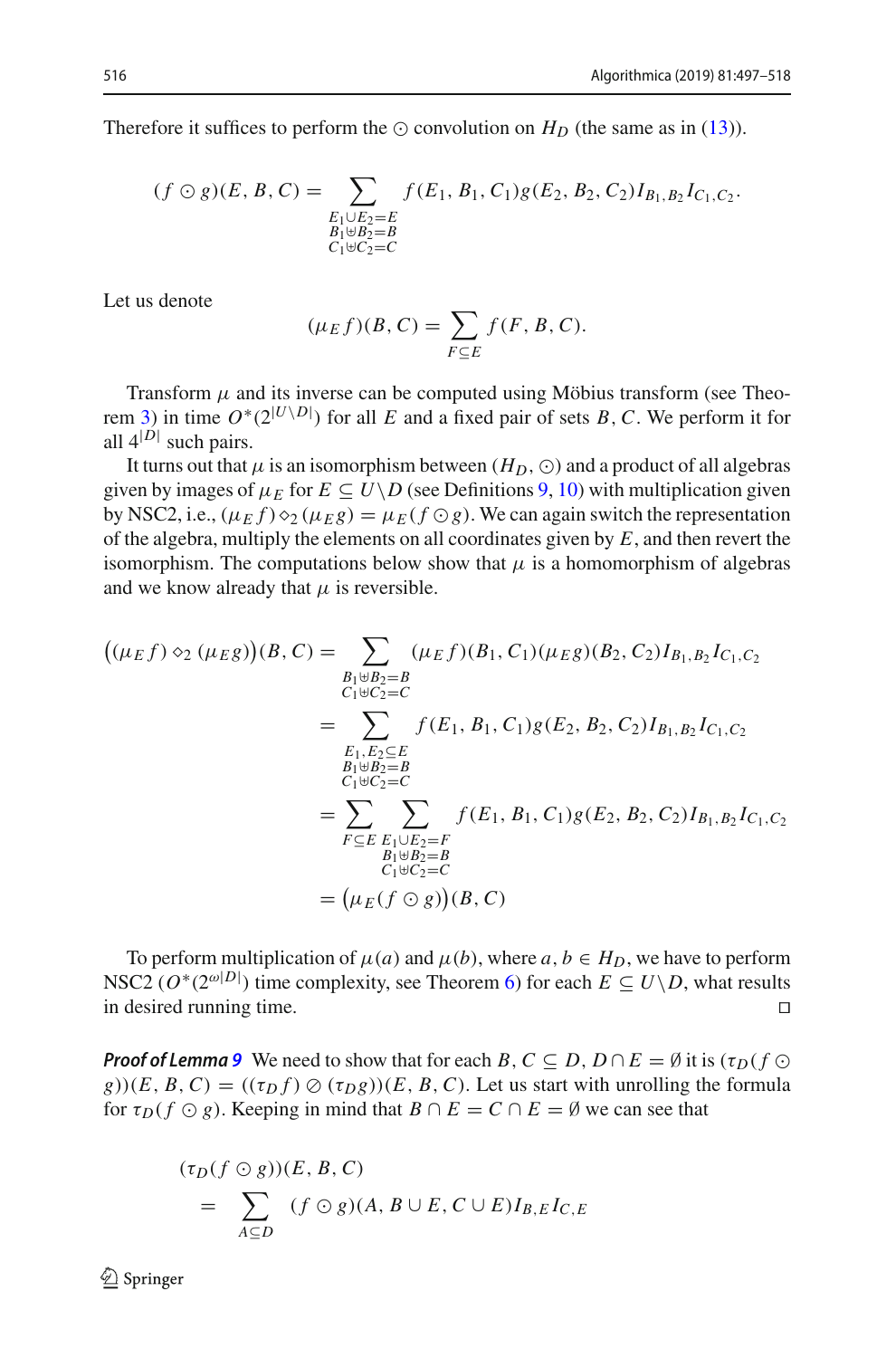<span id="page-20-3"></span><span id="page-20-2"></span>
$$
= \sum_{\substack{A_1, A_2 \subseteq D \\ B_1 \oplus B_2 = B \\ E_1 \oplus E_2 = E \\ C_1 \oplus C_2 = C \\ F_1 \oplus F_2 = E}} \frac{f(A_1, B_1 \cup E_1, C_1 \cup F_1)g(A_2, B_2 \cup E_2, C_2 \cup F_1)}{I_{B_1 \cup E_1, B_2 \cup E_2} I_{C_1 \cup F_1, C_2 \cup F_2} I_{B, E} I_{C, E}}.
$$
\n(16)

On the other hand, we have

$$
((\tau_D f) \oslash (\tau_D g))(E, B, C)
$$
\n
$$
= \sum_{\substack{E_1 \uplus E_2 = E \\ B_1 \uplus B_2 = B \\ C_1 \uplus C_2 = C}} (\tau_D f)(E_1, B_1, C_1)(\tau_D g)(E_2, B_2, C_2)I_{B_1, B_2}I_{C_1, C_2}(-1)^{|E_1|(|B_2| + |C_2|)}
$$
\n
$$
= \sum_{\substack{A_1, A_2 \subseteq D \\ A_1 \uplus B_2 = B \\ E_1 \uplus E_2 = E \\ B_1 \uplus B_2 = B \\ C_1 \uplus C_2 = C}} f(A_1, B_1 \cup E_1, C_1 \cup E_1)g(A_2, B_2 \cup E_2, C_2 \cup E_2)
$$
\n
$$
(17)
$$

We want to argue that all non-zero summands of [\(16\)](#page-20-2) satisfy  $E_1 = F_1, E_2 = F_2$ . Indeed, let us assume  $v \in F_1 \setminus E_1$ . As  $v \in E$  so  $v \notin D \supseteq A$ , B, C and ([v  $\in$ *A*<sub>1</sub>], [*v* ∈ *B*<sub>1</sub> ∪ *E*<sub>1</sub>], [*v* ∈ *C*<sub>1</sub> ∪ *F*<sub>1</sub>]) = (0, 0, 1) which is not a valid triple what implies *f* (*A*<sub>1</sub>, *B*<sub>1</sub> ∪ *E*<sub>1</sub>, *C*<sub>1</sub> ∪ *F*<sub>1</sub>) = 0.

Assumption  $v \in E_1 \backslash F_1$  leads to  $([v \in A_1], [v \in B_1 \cup E_1], [v \in C_1 \cup F_1])$  $(0, 1, 0)$  but  $v \in E = E_1 \oplus E_2 = F_1 \oplus F_2$  so  $([v \in A_2], [v \in B_2 \cup E_2], [v \in B_1]$  $C_2 \cup F_2$ ]) = (0, 0, 1) and  $g(A_2, B_2 \cup E_2, C_2 \cup F_1) = 0$ . The same arguments can be used if  $v \in E_2 \triangle F_2$ .

Now we just need to prove that for  $E_1 = F_1$ ,  $E_2 = F_2$  the *I* factors in [\(16\)](#page-20-2) and [\(17\)](#page-20-3) are equivalent. We apply Observation [2](#page-3-2) to  $I_{B_1 \cup E_1, B_2 \cup E_2} I_{C_1 \cup E_1, C_2 \cup E_2}$ . We can omit factor  $I_{E_1,E_2}^2 = 1$  as well as  $I_{B_1,B_2}I_{C_1,C_2}$  appearing also in [\(17\)](#page-20-3). What is left to prove is that

$$
I_{B_1,E_2}I_{E_1,B_2}I_{B,E} = I_{B_1,E_1}I_{B_2,E_2}(-1)^{|E_1||B_2|},
$$
  
\n
$$
I_{C_1,E_2}I_{E_1,C_2}I_{C,E} = I_{C_1,E_1}I_{C_2,E_2}(-1)^{|E_1||C_2|}.
$$

According to Observation [1](#page-3-4) we can replace  $I_{E_1,B_2}(-1)^{|E_1||B_2|}$  with  $I_{B_2,E_1}$  what reduces the formula in the first row to Observation [2](#page-3-2) for  $B = B_1 \oplus B_2$ ,  $E = E_1 \oplus E_2$ .<br>Applying analogous transformation to the second row finishes the proof Applying analogous transformation to the second row finishes the proof.

#### **References**

- <span id="page-20-1"></span>1. Beachy, J.A.: Introductory Lectures on Rings and Modules, vol. 47. Cambridge University Press, Cambridge (1999)
- <span id="page-20-0"></span>2. Björklund, A., Husfeldt, T., Kaski, P., Koivisto, M.: Fourier meets Möbius: Fast subset convolution. In: Proceedings of the Thirty-Ninth Annual ACM Symposium on Theory of Computing, STOC '07, pp. 67–74. ACM, New York (2007)